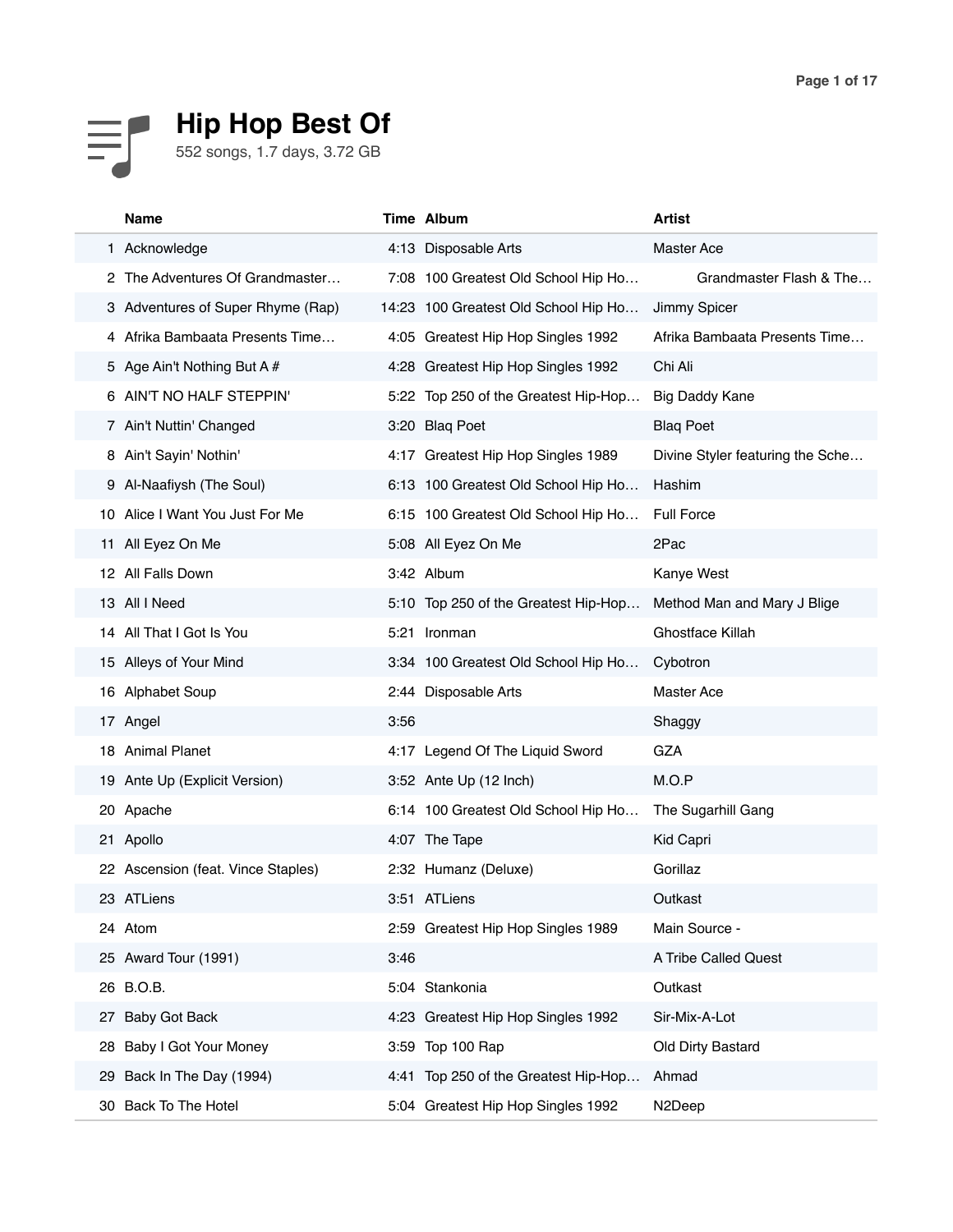|     | <b>Name</b>                        |      | Time Album                            | <b>Artist</b>                    |
|-----|------------------------------------|------|---------------------------------------|----------------------------------|
|     | 31 Back To The Old School          |      | 4:49 Back to the Old School           | Just-Ice                         |
|     | 32 Bam Bam                         |      | 3:20 One, Two                         | <b>Sister Nancy</b>              |
|     | 33 Bassline [Stretched]            |      | 6:01 The Best of Mantronix 1985-1999  | Mantronix                        |
|     | 34 Batterram                       |      | 6:04 100 Greatest Old School Hip Ho   | <b>Toddy Tee</b>                 |
|     | 35 Best Kept Secret                |      | 4:08 Greatest Hip Hop Singles 1992    | Diamond D                        |
|     | 36 Big Mouth                       |      | 2:51 100 Greatest Old School Hip Ho   | Whodini                          |
| 37  | <b>Big Ole Butt</b>                |      | 4:34 Greatest Hip Hop Singles 1989    | LL Cool J                        |
|     | 38 Big Picture                     |      | 2:09 CD1 defiant's - HipHop & Under   | Big L                            |
|     | 39 Big Pimpin'                     |      | 4:43 Top 100 Rap Songs of All Time V  | Jay-Z / UGK                      |
|     | 40 Big Poppa                       |      | 4:13 Top 250 of the Greatest Hip-Hop  | The Notorious B.I.G.             |
|     | 41 A Bitch Iz A Bitch              |      | 3:09 Greatest Hip Hop Singles 1989    | N.W.A.                           |
|     | 42 Black Ice                       |      | 3:25 Still Standing                   | Goodie Mob f. Outkast            |
|     | 43 Blondie - Rapture               |      | 5:35 Breakdance! Return Of The B-Boy  | Mp3                              |
|     | 44 Blood Runs Cold (Ft. Sean Price |      | 3:55 CD1 defiant's - HipHop & Under   | Jedi Mind Tricks                 |
|     | 45 Blow Your Mind                  |      | 3:56 Greatest Hip Hop Singles 1992    | RedmaN                           |
|     | 46 Blurred Lines                   |      | 4:21 Now That's What I Call Music!, V | Robin Thicke                     |
|     | 47 Body Mechanic                   |      | 7:14 100 Greatest Old School Hip Ho   | <b>Quadrant Six</b>              |
| 48  | Body Movin'                        |      | 3:04 Hello Nasty                      | <b>Beastie Boys</b>              |
|     | 49 The Body Rock                   |      | 7:30 100 Greatest Old School Hip Ho   | The Treacherous Three            |
|     | 50 Bonita Applebum                 |      | 3:22 PplsInstnctvTrvls&PthsOfRhythm   | A Tribe Called Quest             |
| 51. | Booty Poppin' Feat Shawnna, &      |      | 4:49 Chicken & Beer                   | Ludacris                         |
|     | 52 Boyz-N-The-Hood (Remix)         |      | 6:19 Eternal E [Bonus Tracks]         | Eazy-E                           |
| 53  | Break Ya Neck (2001)               |      | 4:03 Top 250 of the Greatest Hip-Hop  | Busta Rhymes                     |
|     | 54 breakin' bread (ft. donte, mai  |      | 3:54 Hi-Teknology                     | Hi-Tek                           |
|     | 55 The Breaks                      |      | 6:30 100 Greatest Old School Hip Ho   | <b>Kurtis Blow</b>               |
| 56  | <b>Bring Da Ruckus</b>             | 4:11 | Enter The Wu-Tang (36 Chambers)       | Wu-Tang Clan                     |
| 57  | Bring The Pain (feat. Method Man)  |      | 2:59 Under Construction               | <b>Missy Elliott</b>             |
| 58  | <b>Brooklyn Girls</b>              |      | 4:34 Brooklyn Girls-Single            | <b>Charles Hamilton</b>          |
| 59  | Brothers From Brentwood L.I.       | 3:31 | Greatest Hip Hop Singles 1992         | <b>EPMD</b>                      |
| 60  | Brown Skin Lady                    |      | 5:49 Top 250 of the Greatest Hip-Hop  | Blackstar                        |
| 61  | Buddy (Native Tongue Decision      | 7:17 | Greatest Hip Hop Singles 1989         | De La Soul featuring Jungle Brot |
|     | 62 Buffalo Gals                    |      | 3:44 100 Greatest Old School Hip Ho   | Malcolm McLaren & The World's    |
|     | 63 Bullet (Feat. Citizen Cope)     |      | 4:01 Blue Collar                      | Rhymefest                        |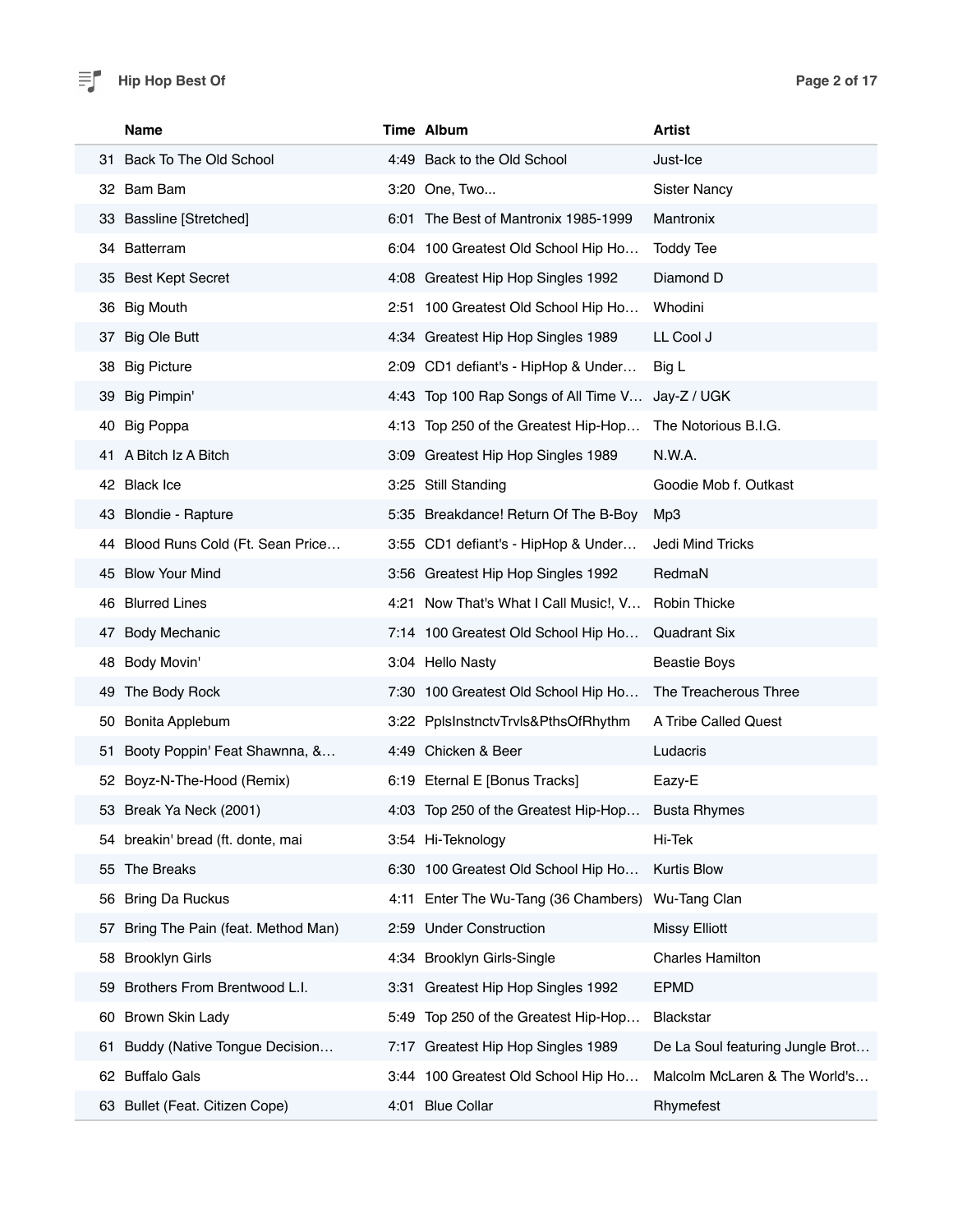|     | <b>Name</b>                           |          | Time Album                           | <b>Artist</b>             |
|-----|---------------------------------------|----------|--------------------------------------|---------------------------|
|     | 64 Bump                               |          | 5:19 YoYoYoYoYo                      | Spank Rock                |
|     | 65 Bust A Move                        |          | 4:26 Greatest Hip Hop Singles 1989   | Young MC                  |
|     | 66 C.R.E.A.M                          |          | 4:12 Enter The Wu-Tang (36 Chambers) | Wu-Tang Clan              |
|     | 67 California Love (Remix)            |          | 6:26 Top 250 of the Greatest Hip-Hop | 2Pac                      |
|     | 68 Can I Kick It?                     | $4:05$ ? |                                      | A Tribe Called Quest      |
|     | 69 Can't C Me                         |          | 5:31 All Eyez On Me                  | 2Pac                      |
|     | 70 Case Of The P.T.A.                 |          | 3:42 A Future Without A Past         | Leaders Of The New School |
| 71. | Ch-Check It Out                       |          | 3:12 To The 5 Boroughs               | <b>Beastie Boys</b>       |
|     | 72 Cha cha cha                        |          | 3:02 Greatest Hip Hop Singles 1989   | MC Lyte                   |
|     | 73 Change The Beat                    |          | 7:36 100 Greatest Old School Hip Ho  | Fab 5 Freddy              |
|     | 74 Check The Rhime                    |          | 3:39 Top 250 of the Greatest Hip-Hop | A Tribe Called Quest      |
|     | 75 Check yo Self (Remix) (Feat. Da    |          | 4:16 Greatest Hits                   | Ice Cube                  |
|     | 76 Chief Rocka                        |          | 4:07 Here Come the Lords             | Lords of the Underground  |
|     | 77 Children's Story                   |          | 4:02 Greatest Hip Hop Singles 1989   | <b>Slick Rick</b>         |
|     | 78 The Choice is Yours (Revisited     |          | 4:03 Top 250 of the Greatest Hip-Hop | <b>Black Sheep</b>        |
|     | 79 The Choice Is Yours (Revisited)    |          | 4:03 Greatest Hip Hop Singles 1992   | <b>Black Sheep</b>        |
|     | 80 Christmas Rappin'                  |          | 8:16 100 Greatest Old School Hip Ho  | <b>Kurtis Blow</b>        |
|     | 81 City Lights                        |          | 4:02 Heist of the Century            | LA the Darkman            |
|     | 82 Clear                              |          | 4:52 100 Greatest Old School Hip Ho  | Cybotron                  |
|     | 83 Coke & Wet                         |          | 2:11 YoYoYoYoYo                      | Spank Rock                |
|     | 84 Cold World                         |          | 5:31 Liquid Swords                   | GZA                       |
|     | 85 Concrete Schoolyard                |          | 5:24 Concrete Schoolyard Part 1      | Jurassic 5                |
|     | 86 Cooky Puss                         |          | 3:20 100 Greatest Old School Hip Ho  | <b>Beastie Boys</b>       |
|     | 87 Court Is In Session                |          | 4:23 Greatest Hip Hop Singles 1989   | Chill Rob G               |
|     | 88 Crossover                          |          | 3:50 Greatest Hip Hop Singles 1992   | <b>EPMD</b>               |
| 89  | Crush on You                          |          | 3:48 Hard Core                       | Biggie and Lil Kim        |
|     | 90 D.O.A. (Death Of Auto-tune)        |          | 4:15 The Blueprint 3                 | Jay-Z                     |
| 91  | Da Rockwilder                         |          | 3:36 Top 250 of the Greatest Hip-Hop | Method Man and Redman     |
|     | 92 damn it feels good to be a gangsta |          | 5:07 Top 250 of the Greatest Hip-Hop | Geto Boys                 |
| 93  | Dance For Me                          |          | 3:46 Greatest Hip Hop Singles 1989   | Queen Latifah             |
|     | 94 Dangerous                          | 3:42     |                                      | <b>Busta Rhymes</b>       |
| 95  | A Day At The Races                    |          | 4:03 Power In Numbers                | Jurassic 5                |
|     | 96 Daylight                           |          | 4:26 Labor Days                      | Aesop Rock                |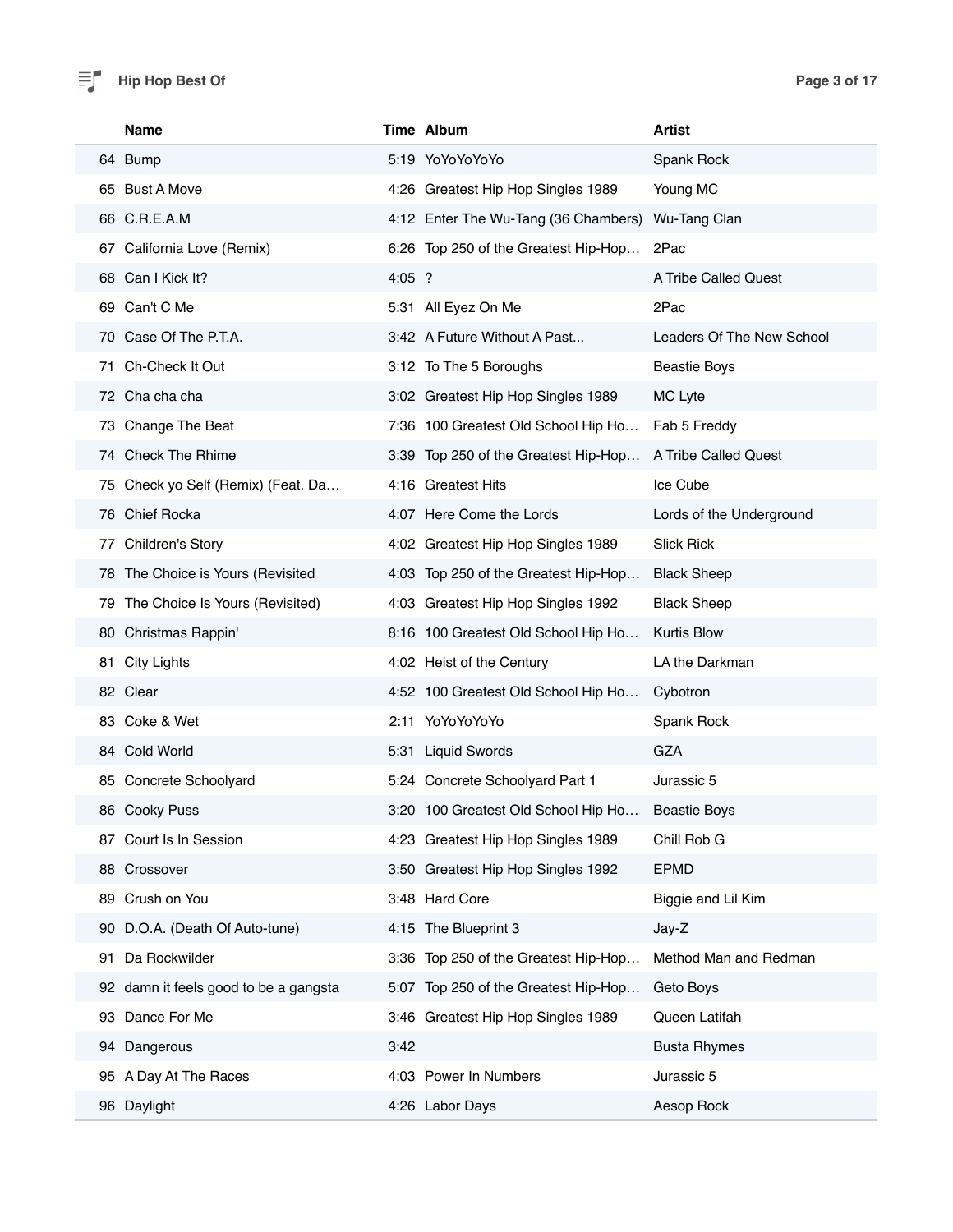|     | <b>Name</b>                          |      | Time Album                           | Artist                          |
|-----|--------------------------------------|------|--------------------------------------|---------------------------------|
|     | 97 Deadly Combination (Feat. 2Pac)   |      | 2:32 The Big Picture                 | Big L                           |
|     | 98 Death Mix                         |      | 8:32 100 Greatest Old School Hip Ho  | Afrika Bambaataa                |
| 99  | Deep Cover                           |      | 4:16 Greatest Hip Hop Singles 1992   | Dr Dre featuring Snoop Doggy D  |
| 100 | Deep Cover (Feat.Snoop Dogg)         | 4:16 |                                      | Dr.Dre                          |
| 101 | Disco Dream                          |      | 4:45 100 Greatest Old School Hip Ho  | Mean Machine                    |
|     | 102 Ditty (1993)                     |      | 4:05 Top 250 of the Greatest Hip-Hop | Paperboy                        |
|     | 103 The Documentary (Produced By     |      | 4:11 The Documentary                 | The Game                        |
| 104 | Doin' Our Own Dang                   |      | 4:19 Done By The Forces Of Nature    | Jungle Brothers                 |
|     | 105 Don't Go Messin' with My Heart   |      | 5:44 The Best of Mantronix 1985-1999 | Mantronix                       |
|     | 106 Don't Need Your Love (Feat. Fait |      | 4:26 The Documentary                 | The Game                        |
|     | 107 Don't Sweat the Technique        |      | 4:21 Greatest Hip Hop Singles 1992   | Eric B. & Rakim                 |
|     | 108 Doo Wop! That Thing (1998)       |      | 3:59 The Miseducation Of Lauryn Hill | Lauryn Hill                     |
|     | 109 Dowutchyalike                    |      | 8:56 Greatest Hip Hop Singles 1989   | Digital Underground             |
|     | 110 Dreams (Produced By Kanye W      |      | 4:47 The Documentary                 | The Game                        |
|     | 111 Drop                             | 5:34 |                                      | Pharcyde                        |
|     | 112 Drop The Bomb                    |      | 5:58 100 Greatest Old School Hip Ho  | <b>Trouble Funk</b>             |
|     | 113 Droppin' It                      |      | 4:29 Greatest Hip Hop Singles 1989   | The Bizzie Boys                 |
|     | 114 Duel of the Iron Mic             |      | 4:05 Liquid Swords                   | GZA                             |
|     | 115 DWYCK                            |      | 4:02 Greatest Hip Hop Singles 1992   | Gang Starr featuring Nice & Smo |
|     | 116 E.T. Boogie                      |      | 5:30 100 Greatest Old School Hip Ho  | Extra T's                       |
|     | 117 Early To Rise                    |      | 2:34 Greatest Hip Hop Singles 1989   | Nice & Smooth                   |
|     | 118 Eazy-er Said Than Dunn           |      | 3:42 Greatest Hip Hop Singles 1989   | Eazy-E                          |
|     | 119 Ego Trippin                      | 4:57 |                                      | Ultramagnetic MC's              |
|     | 120 Ego Trippin'                     |      | 3:52 Top 250 of the Greatest Hip-Hop | De La Soul                      |
| 121 | Egypt, Egypt                         |      | 6:47 100 Greatest Old School Hip Ho  | <b>Egyptian Lover</b>           |
|     | 122 Electric Relaxation              |      | 3:46 The Anthology                   | A Tribe Called Quest            |
|     | 123 Elevators (Me & You)             |      | 4:25 ATLiens                         | Outkast                         |
|     | 124 Empire State Of Mind (Featuring  |      | 4:37 The Blueprint 3                 | Jay-Z                           |
|     | 125 Everyday I'm Hustling            |      | 3:47 Top 100 Rap Songs of All Time V | <b>Rick Ross</b>                |
|     | 126 Everyday People                  | 4:04 |                                      | <b>Arrested Development</b>     |
| 127 | Everything (Take Me Back Remix)      |      | 5:39 CD1 defiant's - HipHop & Under  | E Reece & Core Elements         |
| 128 | Everythings Gonna Be Alright         |      | 4:52 Greatest Hip Hop Singles 1992   | Naughty By Nature               |
|     | 129 Excursions                       |      | 3:55 The Low End Theory              | A Tribe Called Quest            |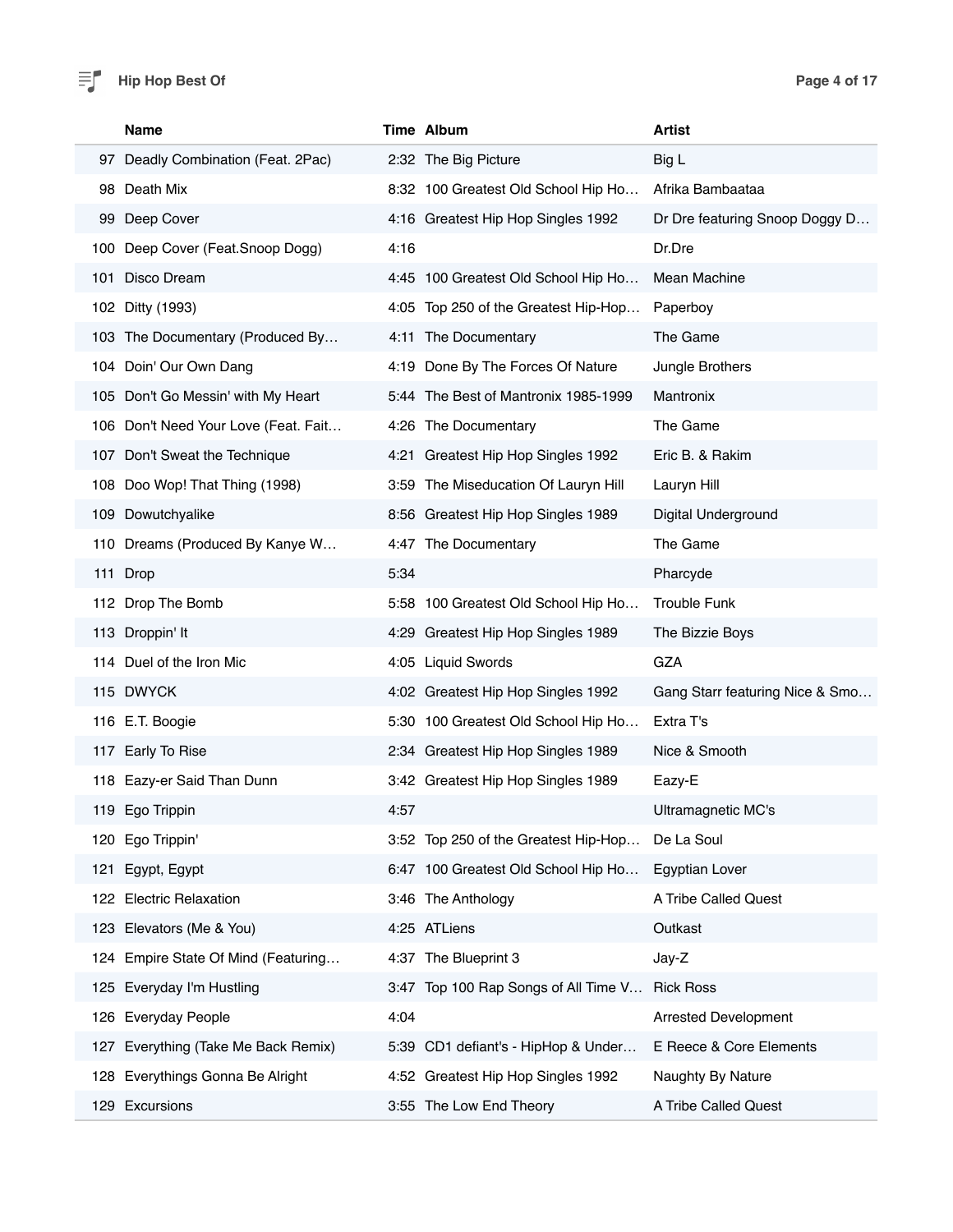#### $\equiv$  **Page 5 of 17 Page 5 of 17**

| <b>Name</b>                            |         | Time Album                            | <b>Artist</b>                   |
|----------------------------------------|---------|---------------------------------------|---------------------------------|
| 130 Express Yourself                   |         | 4:25 Greatest Hip Hop Singles 1989    | N.W.A.                          |
| 131 Fakin' The Funk (Remix)            |         | 3:44 Greatest Hip Hop Singles 1992    | Main Source featuring Neek The  |
| 132 Fall Back (Feat. Kool G Rap)       |         | 2:49 The Big Picture                  | Big L                           |
| 133 Fame                               | 3:45    |                                       | GZA                             |
| 134 Fast Life                          |         | 4:52 Greatest Hits                    | Kool G. Rap                     |
| 135 Fat Pockets (Remix)                |         | 4:01 Greatest Hip Hop Singles 1992    | Show & AG                       |
| 136 Feel Me Flow (1995)                | 3:33    |                                       | Naughty By Nature               |
| 137 Feel the Heartbeat                 |         | 5:39 100 Greatest Old School Hip Ho   | <b>Treacherous Three</b>        |
| 138 Fight For Your Right               |         | 3:29 Licensed To III                  | <b>Beastie Boys</b>             |
| 139 Fight The Power                    |         | 4:37 Greatest Hip Hop Singles 1989    | <b>Public Enemy</b>             |
| 140 Final Frontier                     |         | 4:10 Greatest Hip Hop Singles 1992    | MC Ren                          |
| 141 Flava In Ya Ear                    |         | 3:38 CD1 defiant's HipHop & Undergr   | Craig Mack                      |
| 142 Flava In Ya Ear (Remix) ft. Notori | 5:08    |                                       | Craig Mack                      |
| 143 Follow The Leader                  |         | 5:34 Follow The Leader (Expanded E    | Eric B. & Rakim                 |
| 144 The Food ft. Kanye West (2004)     | 4:29 Be |                                       | Common                          |
| 145 Freaks Come Out At Night           |         | 4:45 100 Greatest Old School Hip Ho   | Whodini                         |
| 146 Freedom                            |         | 8:17 100 Greatest Old School Hip Ho   | Grandmaster Flash & The Furiou  |
| 147 Freedom                            |         | 3:19 Power In Numbers                 | Jurassic 5                      |
| 148 Freestyle (Yo, That's The Shit)    |         | 3:01 Greatest Hip Hop Singles 1992    | Diamond D                       |
| 149 Fresh is the Word                  |         | 5:31 100 Greatest Old School Hip Ho   | Mantronix                       |
| 150 Fu-gee-la                          |         | 4:20 Top 250 of the Greatest Hip-Hop  | The Fugees                      |
| 151 Fudge Pudge                        |         | 5:31 Greatest Hip Hop Singles 1992    | Organized Konfusion featuring O |
| 152 Funk You Up                        |         | 10:55 100 Greatest Old School Hip Ho. | The Sequence                    |
| 153 Funky Dividends                    |         | 4:20 Greatest Hip Hop Singles 1989    | Three Times Dope                |
| 154 Funky For You                      |         | 3:54 Greatest Hip Hop Singles 1990    | Nice & Smooth                   |
| 155 Gangsta Bitch                      |         | 4:44 Greatest Hip Hop Singles 1992    | Apache                          |
| 156 Gangsta's Paradise                 |         | 4:01 Top 250 of the Greatest Hip-Hop  | Coolio                          |
| 157 The Gas Face                       |         | 3:49 Greatest Hip Hop Singles 1989    | 3rd Bass featuring Zev Love X   |
| 158 Gasoline Dreams                    |         | 3:35 Stankonia                        | Outkast                         |
| 159 Get Back                           |         | 4:31 The Red Light District           | Ludacris                        |
| 160 Get By                             |         | 3:53 Top 250 of the Greatest Hip-Hop  | <b>Talib Kweli</b>              |
| 161 Get Down                           |         | 4:04 God's Son (Explicit Retail)      | Nas                             |
| 162 Get Stupid "Fresh", Pt. 1          |         | 3:51 The Best of Mantronix 1985-1999  | Mantronix                       |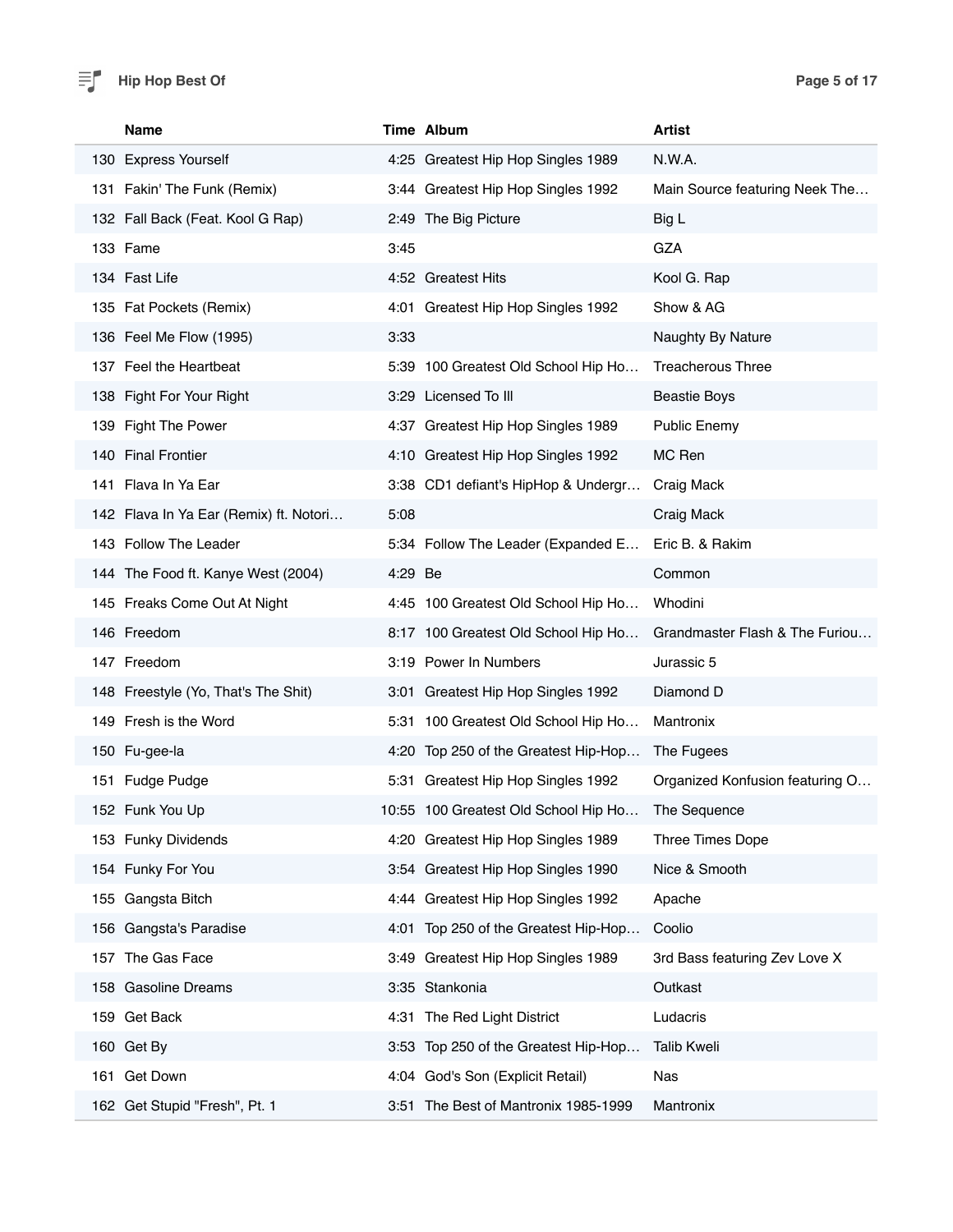### $\equiv$  **P Page 6 of 17 Page 6 of 17**

| <b>Name</b>                            |      | Time Album                            | <b>Artist</b>                     |
|----------------------------------------|------|---------------------------------------|-----------------------------------|
| 163 Get Ur Freak On                    |      | 3:56 Respect M.E.                     | <b>Missy Elliott</b>              |
| 164 Gigolo Rapp                        |      | 5:23 100 Greatest Old School Hip Ho   | Disco Daddy & Captain Rapp        |
| 165 Gin N' Juice                       |      | 3:32 Top 250 of the Greatest Hip-Hop  | Snoop Dogg                        |
| 166 Give Up The Goods (Just Step)      |      | 4:04 The Infamous                     | Mobb Deep                         |
| 167 The Glamorous Life                 |      | 3:59 Greatest Hip Hop Singles 1989    | Cool C                            |
| 168 Going Back To Cali                 |      | 5:07 Top 250 of the Greatest Hip-Hop  | The Notorious B.I.G.              |
| 169 A Good Combination                 |      | 3:52 Greatest Hip Hop Singles 1989    | Positive K                        |
| 170 The Good, The Bad, The Ugly (F     |      | 4:12 Don't Quit Your Day Job!         | Consequence                       |
| 171 Got to Have Your Love              |      | 4:07 The Best of Mantronix 1985-1999  | Mantronix                         |
| 172 Hail Mary                          |      | 5:10 The Don Killuminati: The 7 Day   | 2Pac                              |
| 173 Halftime                           |      | 4:21 Greatest Hip Hop Singles 1992    | Nas                               |
| 174 Hand on the Pump                   |      | 4:04 Greatest Hip Hop Singles 1992    | <b>Cypress Hill</b>               |
| 175 Hard Knock Life (The Ghetto Ant    |      | 3:59 Top 250 of the Greatest Hip-Hop  | Jay-Z                             |
| 176 Hardcore Hip-Hop                   |      | 6:17 The Best of Mantronix 1985-1999  | Mantronix                         |
| 177 Head Banger                        |      | 4:54 Business Never Personal          | <b>EPMD</b>                       |
| 178 Head Banger                        |      | 4:54 Greatest Hip Hop Singles 1992    | EPMD featuring K-Solo & Redman    |
| 179 Heart Of The City (Ain't No Love)  |      | 3:43 The Blueprint                    | Jay-Z                             |
| 180 A Heartbeat Rap                    |      | 5:35 100 Greatest Old School Hip Ho   | Sweet G                           |
| 181 Heartz Of Men                      |      | 4:44 All Eyez On Me                   | 2Pac                              |
| 182 Heaven Ain't Hard 2 Find           |      | 3:58 All Eyez On Me                   | 2Pac                              |
| 183 Hey Ladies                         |      | 3:47 Greatest Hip Hop Singles 1989    | <b>Beastie Boys</b>               |
| 184 Hey Young World                    |      | 4:37 Greatest Hip Hop Singles 1989    | <b>Slick Rick</b>                 |
| 185 Hip Hop                            |      | 3:34 Top 250 of the Greatest Hip-Hop. | Dead Prez                         |
| 186 Hip Hop                            |      | 3:16 Top 250 of the Greatest Hip-Hop  | Mos Def                           |
| 187 Hip Hop Fury                       |      | 3:45 Beneath The Surface              | GZA - Genius                      |
| 188 Hip Hop Hooray (1993)              | 4:25 |                                       | Naughty By Nature                 |
| Hip Hop, Be Bop (Don't Stop) (O<br>189 |      | 5:32 100 Greatest Old School Hip Ho   | Man Parrish                       |
| 190 Hit 'em High                       |      | 4:18 Top 100 Rap Songs of All Time    | B Real, Busta Rhymes, Coolio, L   |
| 191 Hold Ya Head                       |      | 3:59 The Don Killuminati: The 7 Day   | 2Pac                              |
| 192 Hold You Down                      | 4:01 | Big Mike Presents-Cruel Summe         | Alchemist feat. Prodigy, Illa Gee |
| 193 Holla At Me                        |      | 4:56 All Eyez On Me                   | 2Pac                              |
| 194 Hot Boyz                           |      | 3:36 Respect M.E.                     | <b>Missy Elliott</b>              |
| 195 How Do You Want It                 |      | 4:48 All Eyez On Me                   | 2Pac                              |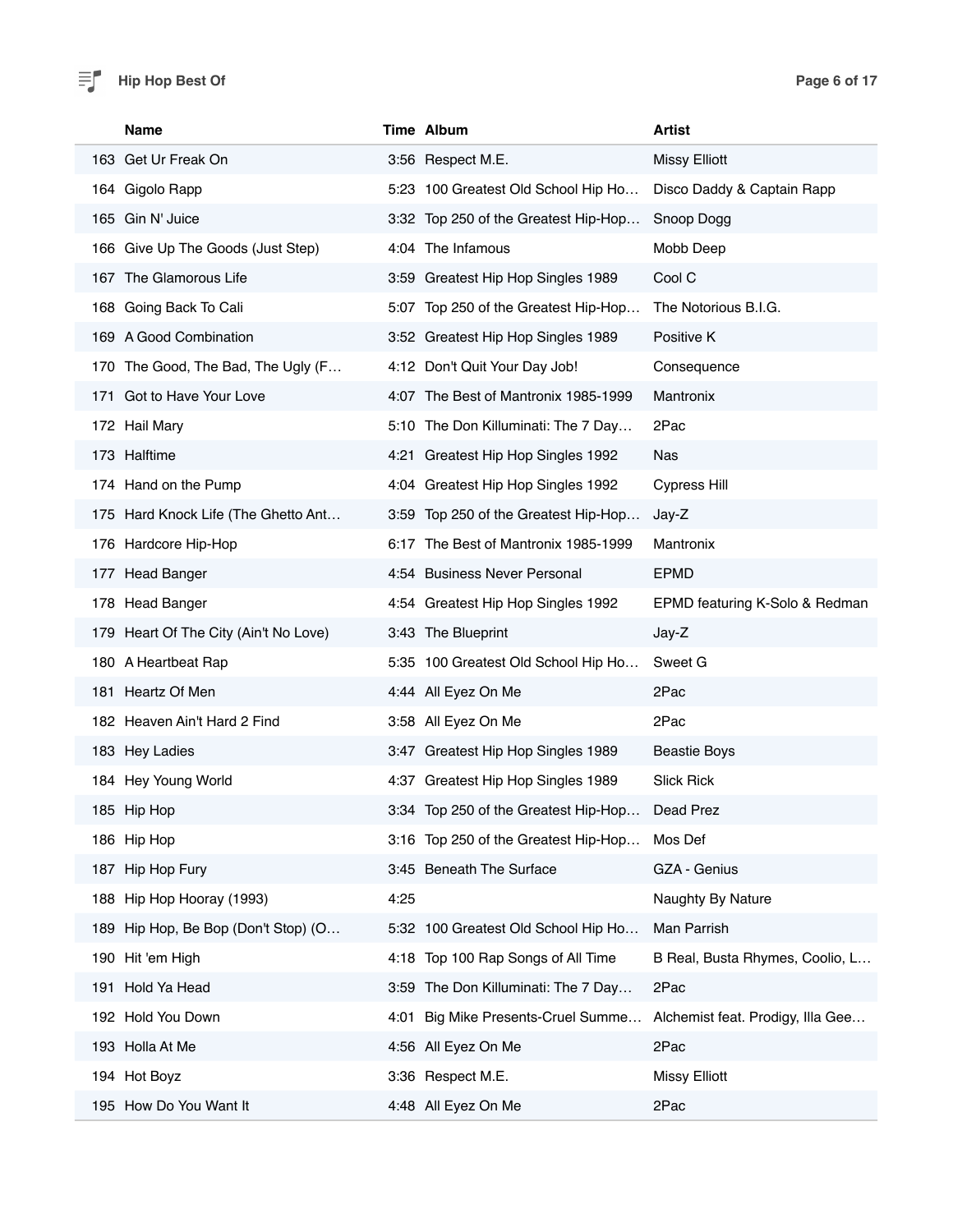#### $\equiv$  **Page 7 of 17 Page 7 of 17**

| <b>Name</b>                           | Time Album                             | <b>Artist</b>                           |
|---------------------------------------|----------------------------------------|-----------------------------------------|
| 196 How High Part 2                   | 4:01 How High Part 2 (VIs)             | Method Man and Redman                   |
| 197 How I Could Just Kill A Man       | 4:16 Ruffhouse Records Greatest Hit    | <b>Cypress Hill</b>                     |
| 198 How To Roll A Blunt               | 3:23 Greatest Hip Hop Singles 1992     | RedmaN                                  |
| 199 How We Gonna Make the Black       | 5:52 100 Greatest Old School Hip Ho    | <b>Brother D with Collective Effort</b> |
| 200 How Ya Like Me Now [Longer Ve     | 5:37 How Ya Like Me Now                | Kool Moe Dee                            |
| 201 The Humpty Dance                  | 6:32 Greatest Hip Hop Singles 1990     | Digital Underground                     |
| 202 Hypnotize Feat. Pamela Long &     | 3:49 Life After Death                  | The Notorious B.I.G.                    |
| 203 I Can't Live Without My Radio     | 5:28 Radio                             | LL Cool J                               |
| 204 I Get Around                      | 4:19 Top 250 of the Greatest Hip-Hop   | 2Pac                                    |
| 205 I Got It Made                     | 3:42 Greatest Hip Hop Singles 1989     | Special Ed                              |
| 206 I love the way you move           | 3:58 Top 250 of the Greatest Hip-Hop   | Outkast                                 |
| 207 I Need A Beat                     | 4:01 100 Greatest Old School Hip Ho    | LL Cool J                               |
| 208   Wish                            | 4:09                                   | Skee-Lo                                 |
| 209 I Wonder If I Take You Home       | 3:38 100 Greatest Old School Hip Ho    | Lisa Lisa & The Cult Jam                |
| 210 I'm Bad                           | 4:42 Bigger And Deffer                 | LL Cool J                               |
| 211 III Street Blues                  | 3:46 Greatest Hip Hop Singles 1992     | Kool G Rap & Polo                       |
| 212 In Control Of Things              | 4:19 Greatest Hip Hop Singles 1989     | YZ & G Rock                             |
| 213 Insane In The Brain (1992)        | 3:32                                   | <b>Cypress Hill</b>                     |
| 214 Inside Out                        | 4:16 Greatest Hip Hop Singles 1989     | Queen Latifah                           |
| 215 Intergalactic                     | 3:52 Hello Nasty                       | <b>Beastie Boys</b>                     |
| 216 Investigative Reports             | 3:50 Liquid Swords                     | GZA                                     |
| 217 It Ain't Hard To Tell             | 3:23 Illmatic                          | <b>Nas</b>                              |
| 218 It Takes Two                      | 5:01 It Takes Two                      | Rob Base & D.J. E-Z Rock                |
| 219 It's all About the Benjamins      | 4:38 Bad Boy's Greatest Hits           | Puff Daddy                              |
| 220 It's Been A Long Time feat. DJ    | 3:58                                   | Rakim                                   |
| It's Funky Enough<br>221              | Greatest Hip Hop Singles 1989<br>4:30  | The D.O.C.                              |
| 222 It's Gotta Be Fresh (Revelation-2 | 5:49 100 Greatest Old School Hip Ho    | 2 Live Crew                             |
| 223 It's Like That                    | 4:47 100 Greatest Old School Hip Ho    | Run DMC                                 |
| 224 It's Magic                        | 5:34 100 Greatest Old School Hip Ho    | The Fearless 4                          |
| 225 It's My Turn                      | 3:42 Greatest Hip Hop Singles 1989     | Stezo                                   |
| 226 It's Rockin Time                  | 100 Greatest Old School Hip Ho<br>6:57 | Kool Kyle Starchild                     |
| 227 It's Yours                        | 100 Greatest Old School Hip Ho<br>4:23 | T. La Rock & Jazzy Jay                  |
| 228 Its Tricky                        | 3:05 Top 250 of the Greatest Hip-Hop   | Run DMC                                 |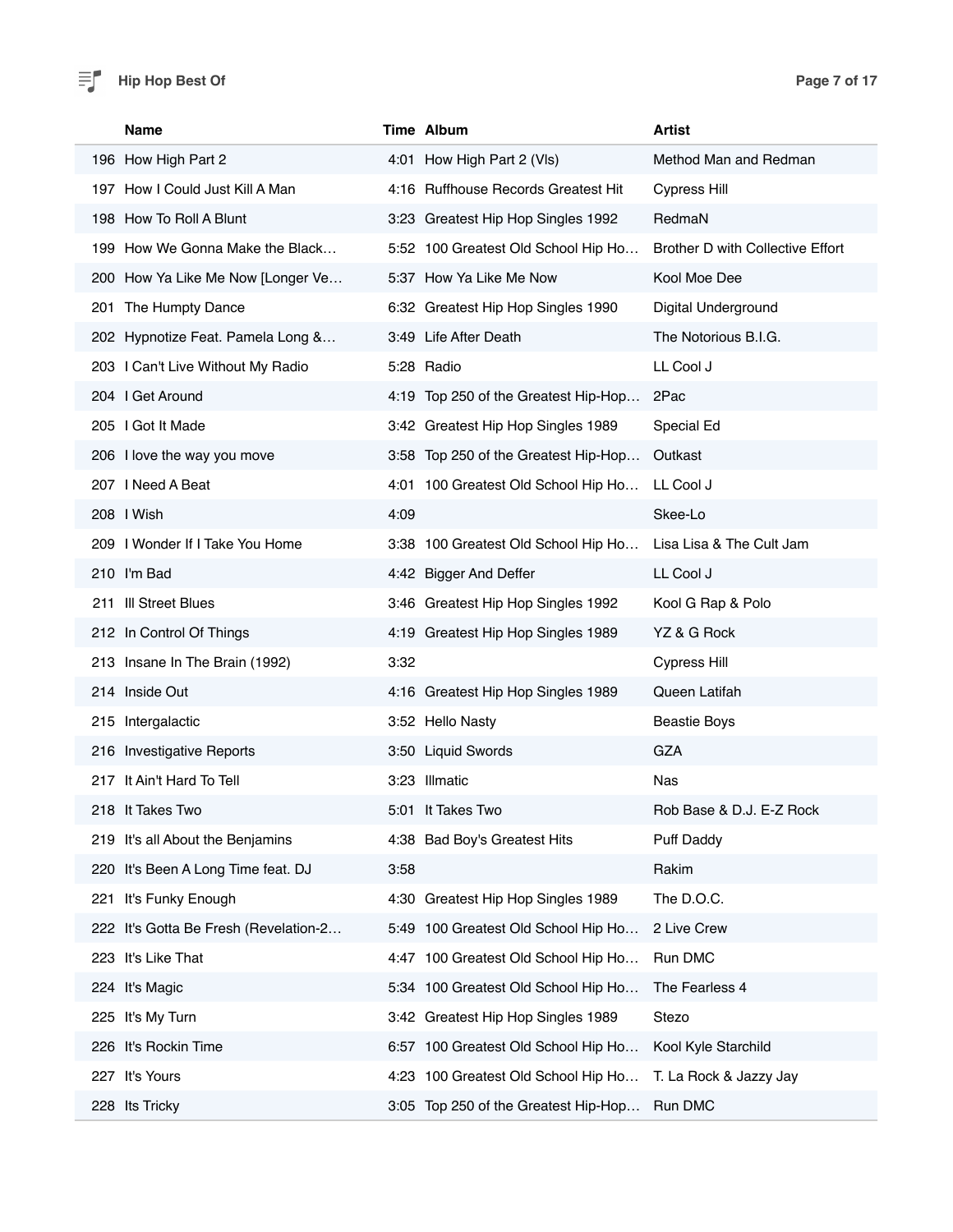#### $\equiv$  **Page 8 of 17 Page 8 of 17**

| <b>Name</b>                            | Time Album                                  | <b>Artist</b>                   |
|----------------------------------------|---------------------------------------------|---------------------------------|
| 229 Jail House Rap                     | 5:09 100 Greatest Old School Hip Ho         | The Fat Boys                    |
| 230 Jam On It                          | 6:25 100 Greatest Old School Hip Ho         | Newcleus                        |
| 231 Jam On Revenge                     | 5:44 100 Greatest Old School Hip Ho         | <b>Newcleus</b>                 |
| 232 Jazz(We've Got)                    | 4:10 Greatest Hip Hop Singles 1992          | A Tribe Called Quest            |
| 233 Jazzy 4 MCs                        | 8:41 100 Greatest Old School Hip Ho         | <b>MC Rock</b>                  |
| 234 Jazzy Belle                        | 4:12 ATLiens                                | OutKast                         |
| 235 Jazzy Sensation                    | 5:45 100 Greatest Old School Hip Ho         | Afrika Bambaataa                |
| 236 Jesse James                        | 4:16 The Diary                              | Scarface                        |
| 237 Jesus Walks                        | 3:12 College Dropout                        | Kanye West                      |
| 238 Juice (Know The Ledge)             | 4:01 Greatest Hip Hop Singles 1992          | Eric B & Rakim                  |
| 239 Juicy                              | 5:03 Top 250 of the Greatest Hip-Hop        | The Notorious B.I.G.            |
| 240 Jump                               | 3:17 Totally Krossed Out                    | <b>Kris Kross</b>               |
| 241 Jump Around                        | 3:30 Greatest Hip Hop Singles 1992          | House of Pain                   |
| 242 Jump Around (1992)                 | 3:31 Top 250 of the Greatest Hip-Hop        | House of Pain                   |
| 243 Jus Lyke Compton                   | 4:11 Born And Raised In Compton: Th DJ Quik |                                 |
| 244 Jussumen (Remix)                   | 4:46 Greatest Hip Hop Singles 1992          | Das Efx                         |
| 245 Just A Friend                      | 4:03 Greatest Hip Hop Singles 1989          | <b>Biz Markie</b>               |
| 246 Just A Friend (1989)               | 4:03 Top 250 of the Greatest Hip-Hop        | <b>Biz Markie</b>               |
| 247 Just Having Fun (Do the Beat Box)  | 2:18 100 Greatest Old School Hip Ho         | Doug E. Fresh                   |
| 248 Just Like Compton                  | 4:11 Greatest Hip Hop Singles 1992          | DJ Quik                         |
| 249 Keep Their Heads Ringin'           | 5:06 Top 250 of the Greatest Hip-Hop        | Dr. Dre                         |
| 250 Killah Priest Ft. Hell Razah - The | 3:02 All Elements Vol. 3                    | J. Ronin Presents               |
| 251 King of Rock                       | 5:14                                        | Run DMC                         |
| 252 King of the Beat                   | 4:28 100 Greatest Old School Hip Ho         | Pumpkin                         |
| 253 King of the Beats                  | 5:58 The Best of Mantronix 1985-1999        | Mantronix                       |
| King Tim III (Personality Jock)<br>254 | 100 Greatest Old School Hip Ho<br>6:13      | <b>Fatback Band</b>             |
| 255 Kiss Is Spittin Feat Nate Dog      | 3:56 Kiss Tha Game Goodbye                  | Jadakiss                        |
| 256 Knock 'Em Out Sugar Ray            | Greatest Hip Hop Singles 1989<br>4:49       | MC Sugar Ray & Stranger D       |
| 257 Knockin' Boots                     | 3:55 AIN'T NO SHAME IN MY GAME              | Candyman                        |
| 258 La Di Da Di                        | 4:32 100 Greatest Old School Hip Ho         | Doug E. Fresh & The Get Fresh   |
| 259 La Di Da Di (1985)                 | 4:28                                        | Slick Rick & Doug E Fresh       |
| 260 La Schmoove                        | 4:57 Greatest Hip Hop Singles 1992          | Fu-Schnickens featuring Phife D |
| 261 Ladies [Full Length]               | 6:45 The Best of Mantronix 1985-1999        | Mantronix                       |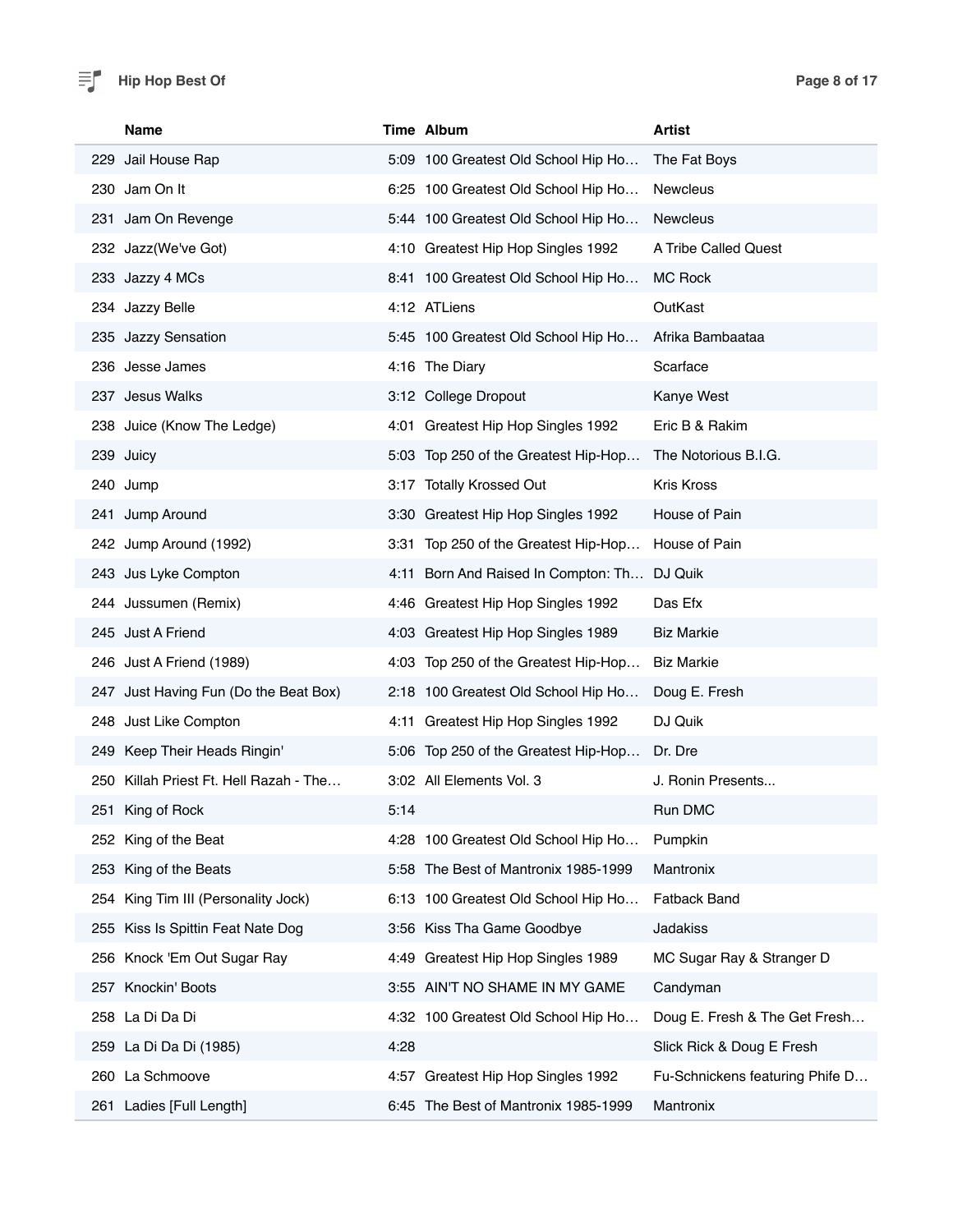#### $\equiv$  **Page 9 of 17 Page 9 of 17**

| <b>Name</b>                          | <b>Time Album</b>                    | <b>Artist</b>                  |
|--------------------------------------|--------------------------------------|--------------------------------|
| 262 Lady D                           | 3:01 100 Greatest Old School Hip Ho  | Lady D                         |
| 263 Let Me Clear My Throat           | 4:52 Top 100 Rap Songs of All Time   | DJ Kool                        |
| 264 Let Me Ride                      | 4:25 The Chronic                     | Dr.Dre                         |
| 265 Let's Dance (Make Your Body M    | 6:50 100 Greatest Old School Hip Ho  | West Mob                       |
| 266 Life As A Shorty                 | 4:22 Boy Meets World                 | Fashawn                        |
| 267 Life Round Here                  | 3:37 Overgrown (Deluxe Edition)      | James Blake                    |
| 268 Life's A Bitch                   | 3:31 Illmatic                        | AZ ft. Nas                     |
| 269 Live At The Barbeque             | 4:35 Breaking Atoms                  | Main Source                    |
| 270 Live in the Sky                  | 5:46 KING                            | T.I.                           |
| 271 Looking for the Perfect Beat     | 6:48 100 Greatest Old School Hip Ho  | Afrika Bambaataa & The Soul So |
| 272 Looking Good (Shake Your Body)   | 6:31 100 Greatest Old School Hip Ho  | Eddie Cheba                    |
| 273 Lookout Weekend                  | 6:16 100 Greatest Old School Hip Ho  | Debbie Deb                     |
| 274 Lose Control feat. Ciara & Fatma | 3:47 Respect M.E.                    | Missy Elliott                  |
| 275 Lose Yourself                    | 5:32 Top 250 of the Greatest Hip-Hop | Eminem                         |
| 276 Lost in the Storm                | 4:00   Gotta Get Mine Yo             | Chubb Rock/Deneen Lowe         |
| 277 Lost Ones (Feat. Chrissette Mich | 3:44 Top 250 of the Greatest Hip-Hop | Jay-Z                          |
| 278 Love Rap                         | 6:08 100 Greatest Old School Hip Ho  | Spoonie Gee & The Treacherous  |
| 279 Lucifer (Produced By Kanye West) | 3:12 The Black Album                 | Jay-Z                          |
| 280 M-E-T-H-O-D Man                  | 5:53                                 | Wu-Tang Clan                   |
| 281 Mad [Bleecker Street Hip Hop F   | 4:16 The Best of Mantronix 1985-1999 | Mantronix                      |
| 282 Made You Look                    | 3:23 God's Son                       | <b>Nas</b>                     |
| 283 Magic's Wand                     | 5:40 100 Greatest Old School Hip Ho  | Whodini                        |
| 284 Mahogany                         | 4:28 Greatest Hip Hop Singles 1991   | Eric B. & Rakim                |
| 285 Make Some Noise                  | 3:31 Hot Sauce Committee Part Two    | <b>Beastie Boys</b>            |
| 286 The Mask (feat. Ghostface)       | 3:12 The Mouse And The Mask          | DangerDoom                     |
| 287 Mass Appeal                      | 3:40 Top 250 of the Greatest Hip-Hop | Gangstarr                      |
| 288 Mathematics                      | 4:06 Black On Both Sides             | Mos Def                        |
| 289 The MC                           | 3:16   Got Next                      | KRS-One                        |
| 290 MC's Act Like They Don't Know    | 4:04                                 | KRS-One and DJ Premier         |
| Me And My Girlfriend<br>291          | 5:08 The Don Killuminati: The 7 Day  | 2Pac                           |
| 292 me so horny                      | 4:37 Greatest Hip Hop Singles 1989   | 2 live crew                    |
| 293 Me, Myself and I                 | 3:43 Top 250 of the Greatest Hip-Hop | De La Soul                     |
| 294 Memory Lane (Sittin' In Da Pa    | 4:08 Illmatic                        | Nas                            |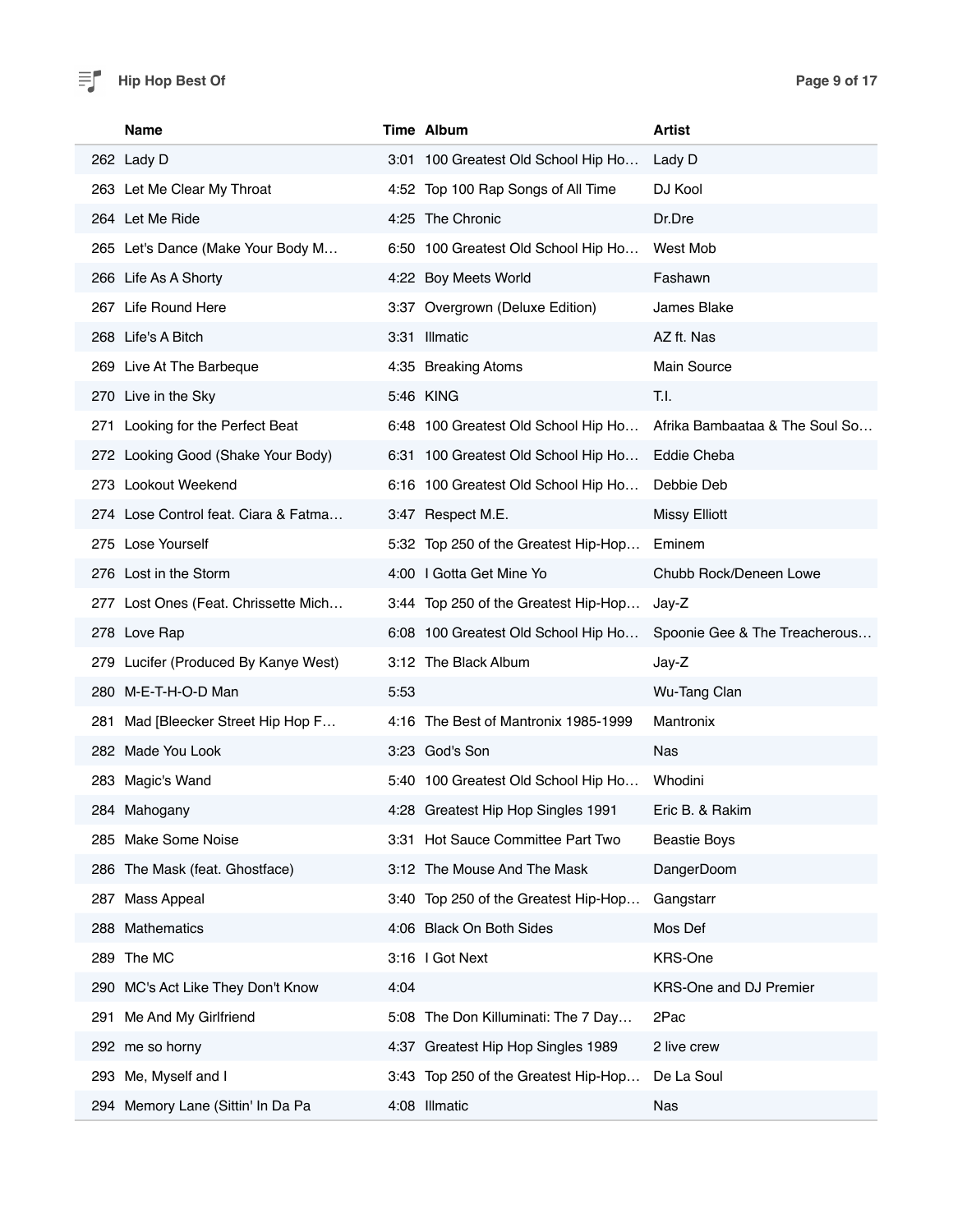#### $\equiv$  **Page 10 of 17 Page 10 of 17**

| Name                                 | Time Album                           | <b>Artist</b>                  |
|--------------------------------------|--------------------------------------|--------------------------------|
| 295 The Message                      | 6:33                                 | <b>Grandmaster Flash</b>       |
| 296 The Message                      | 7:13 100 Greatest Old School Hip Ho  | Grandmaster Flash & The Furiou |
| 297 The Message (Beset's One Life    | 3:06 DJ Beset Blend                  | Grandmaster Flash & The Furiou |
| 298 Mic Checka (Remix)               | 5:08 Greatest Hip Hop Singles 1992   | Das EFX                        |
| 299 Mistadobalina                    | 4:18 I Wish My Brother George Was    | Del Tha Funkeé Homosapien      |
| 300 Mo Money Mo Problems (Ft Puff    | 3:21 Top 100 Rap Songs of All Time   | Notorious B.I.G                |
| 301 Moment Of Clarity                | 4:24 The Black Album                 | Jay-Z                          |
| 302 Mona Lisa                        | 4:05                                 | <b>Slick Rick</b>              |
| 303 Money, Power, Respect ft. Lil Ki | 4:36 Top 250 of the Greatest Hip-Hop | The Lox                        |
| 304 Monter Jam                       | 8:51 100 Greatest Old School Hip Ho  | Spoonie Gee and The Sequence   |
| 305 More And More Hits               | 4:00 Greatest Hip Hop Singles 1989   | Nice & Smooth                  |
| 306 Moving At The Speed Of Life      | 3:42 Legendary Music Vol. One        | Living Legends                 |
| 307 Ms. Fat Booty                    | 3:44 Top 250 of the Greatest Hip-Hop | Mos Def                        |
| 308 Ms. Jackson                      | 4:31 Stankonia                       | Outkast                        |
| 309 MVP                              | 3:50 Theater Of The Mind             | Ludacris                       |
| 310 My Adidas (1986)                 | 2:49                                 | Run DMC                        |
| 311 My Block (Remix)                 | 5:23 Better Dayz                     | 2Pac                           |
| 312 My Mind Playin Tricks On Me      | 4:46 Top 250 of the Greatest Hip-Hop | Geto Boys                      |
| 313 My Name Is                       | 4:29 Curtain Call: The Hits          | Eminem                         |
| 314 N.Y. State Of Mind               | 4:54 Illmatic                        | <b>Nas</b>                     |
| 315 Needle to the Groove             | 3:40 The Best of Mantronix 1985-1999 | Mantronix                      |
| 316 Never Change                     | 3:59 The Blueprint                   | Jay-Z                          |
| 317 The New Rap Language             | 8:21 100 Greatest Old School Hip Ho  | Spoonie Gee and The Treachero  |
| 318 The Next Episode                 | 2:44 Top 250 of the Greatest Hip-Hop | Dr. Dre                        |
| 319 No Diggedy                       | 4:03 Das EFX                         | Das EFX                        |
| 320 No Diggity                       | 4:31 Top 250 of the Greatest Hip-Hop | <b>Blackstreet</b>             |
| 321 No Sell Out                      | 4:02 100 Greatest Old School Hip Ho  | Malcolm X with Keith LeBlanc   |
| 322 No Sleep Till Brooklyn           | 4:07 Licensed To III                 | <b>Beastie Boys</b>            |
| 323 No Tears                         | 2:32 The Diary                       | Scarface                       |
| 324 Not Gonna Be Able To Do It       | 4:07 Greatest Hip Hop Singles 1992   | Double XX Posse                |
| 325 Number One Spot                  | 4:34 The Red Light District          | Ludacris                       |
| 326 Nuthin But a G Thang             | 3:41 Top 250 of the Greatest Hip-Hop | Snoop and Dre                  |
| 327 Nutmeg ft. The RZA               | 4:25 Supreme Clientele               | Ghostface Killah               |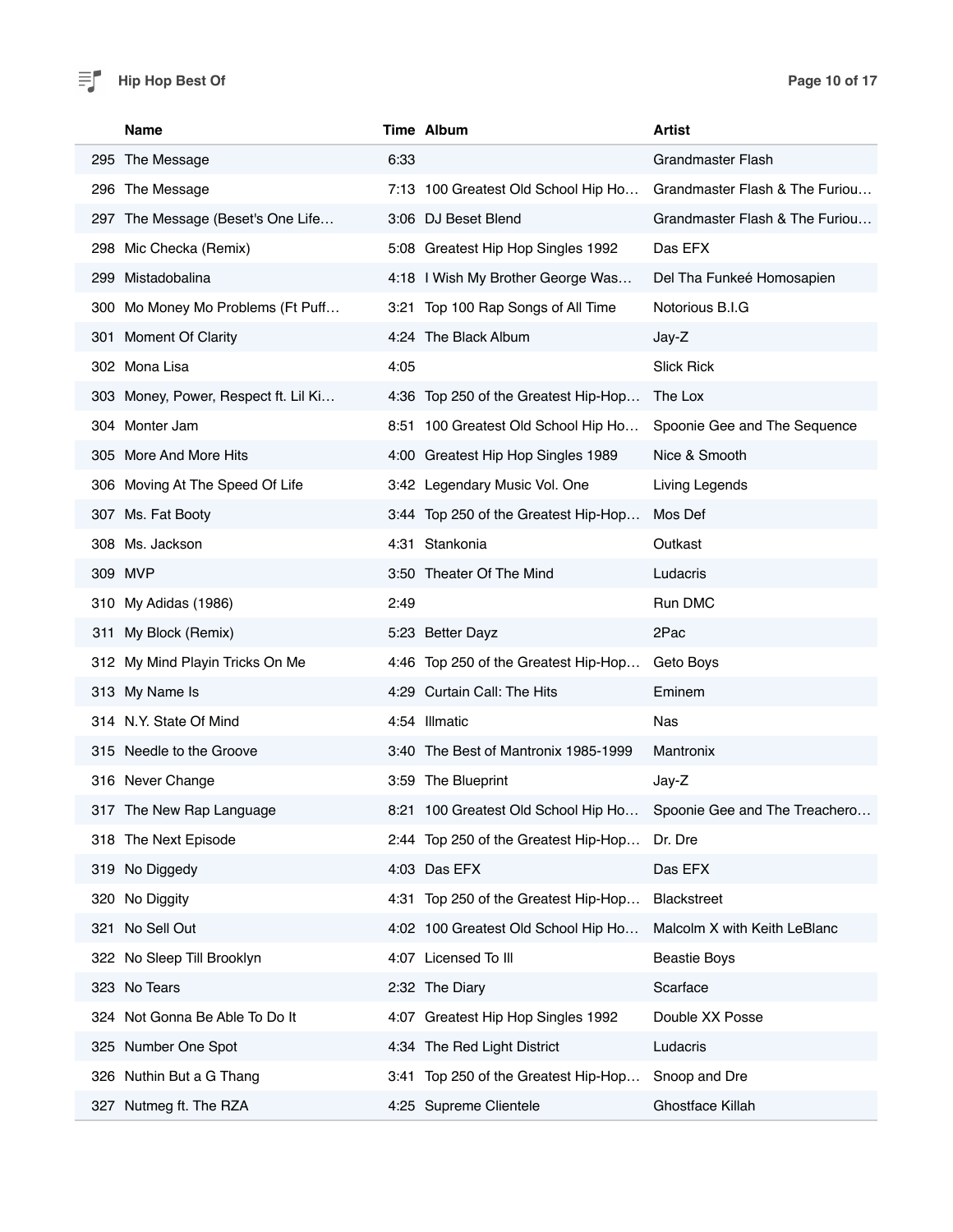# $\equiv$  **Hip Hop Best Of Page 11 of 17**

|     | Name                                  |      | Time Album                                                            | <b>Artist</b>                 |
|-----|---------------------------------------|------|-----------------------------------------------------------------------|-------------------------------|
|     | 328 O.P.P.                            |      | 4:30 VA - Hip Hop The Collection The                                  | Naughty By Nature             |
| 329 | Off The Books ft. Big Pun & Cub       | 3:43 |                                                                       | <b>Beatnuts</b>               |
|     | 330 One Day at a Time                 |      | 3:57 Devin the Dude                                                   | Devin the Dude/K-Dee & K.B    |
|     | 331 One For The Treble                |      | 6:33 100 Greatest Old School Hip Ho                                   | Davy DMX                      |
|     | 332 One Love                          |      | 5:26 Illmatic                                                         | <b>Nas</b>                    |
|     | 333 One Step Featuring Tekitha & He   |      | 4:21 Heavy Mental                                                     | <b>Killah Priest</b>          |
|     | 334 One Time 4 Your Mind              |      | 3:19 Illmatic                                                         | Nas                           |
|     | 335 One To Grow                       |      | 3:34 Greatest Hip Hop Singles 1992                                    | UMC's                         |
|     | 336 Only God Can Judge Me             |      | 4:57 Top 250 of the Greatest Hip-Hop                                  | 2Pac                          |
| 337 | The Originators                       |      | 4:14 Greatest Hip Hop Singles 1990                                    | The Jaz featuring Jay-Z       |
|     | 338 P.S.K.-What Does It Mean (Park    |      | 6:28 100 Greatest Old School Hip Ho                                   | Schoolly D                    |
|     | 339 Pac Jam (Look Out for the OVC)    |      | 4:28 100 Greatest Old School Hip Ho                                   | The Jonzun Crew               |
|     | 340 Paid In Full (1988)               |      | 3:45 Top 250 of the Greatest Hip-Hop                                  | Eric B. & Rakim               |
|     | 341 Party And Bullshit                |      | 3:46 Greatest Hip Hop Singles 1993                                    | The Notorious B.I.G.          |
|     | 342 Party Up                          |      | 4:29 And Then There Was X                                             | <b>DMX</b>                    |
|     | 343 Pass That Dutch                   |      | 3:41 Respect M.E.                                                     | <b>Missy Elliott</b>          |
|     | 344 Pass The Mic (Pt. 2, Skills To Pa |      | 4:25 Check Your Head                                                  | <b>Beastie Boys</b>           |
|     | 345 Passing Me By (1993)              | 5:02 |                                                                       | Pharcyde                      |
|     | 346 Paul Revere                       |      | 3:41 Licensed To III                                                  | <b>Beastie Boys</b>           |
|     | 347 Pay Ya Dues                       |      | 4:38 Greatest Hip Hop Singles 1989                                    | Low Profile                   |
|     | 348 Planet Rock                       |      | 7:31 100 Greatest Old School Hip Ho                                   | Afrika Bambaataa & The Soulso |
|     | 349 Planet Rock                       |      | 6:23 Looking for the Perfect Beat: 198 Afrika Bambaataa; Soul Sonic F |                               |
|     | 350 Platinum Plus                     |      | 3:38 The Big Picture                                                  | Big L                         |
| 351 | Play At Your Own Risk                 |      | 7:45 100 Greatest Old School Hip Ho                                   | <b>Planet Patrol</b>          |
| 352 | Play That Beat Mr. DJ                 |      | 3:59 100 Greatest Old School Hip Ho                                   | G.L.O.B.E & Whiz Kid          |
| 353 | Playa Like Me And You featurin        |      | 4:45 Top 250 of the Greatest Hip-Hop                                  | Do Or Die                     |
| 354 | Played Like a Piano                   | 4:59 | Greatest Hip Hop Singles 1990                                         | King Tee                      |
| 355 | Player's Anthem                       |      | 5:22 Top 250 of the Greatest Hip-Hop                                  | Junior Mafia                  |
| 356 | Player's Ball (Original)              | 4:21 | Southernplayalisticadillacmuzik                                       | Outkast                       |
| 357 | <b>Players Ball</b>                   | 4:21 | Top 250 of the Greatest Hip-Hop                                       | Outkast                       |
| 358 | Poppa Large (East Coast Remix)        | 5:33 | Greatest Hip Hop Singles 1992                                         | Ultramagnetic MC's            |
| 359 | <b>Priceless Few</b>                  | 3:39 | CD1 defiant's - HipHop & Under                                        | Nieve & Cook                  |
| 360 | Protect Ya Neck                       | 4:51 | Enter The Wu-Tang (36 Chambers) Wu-Tang Clan                          |                               |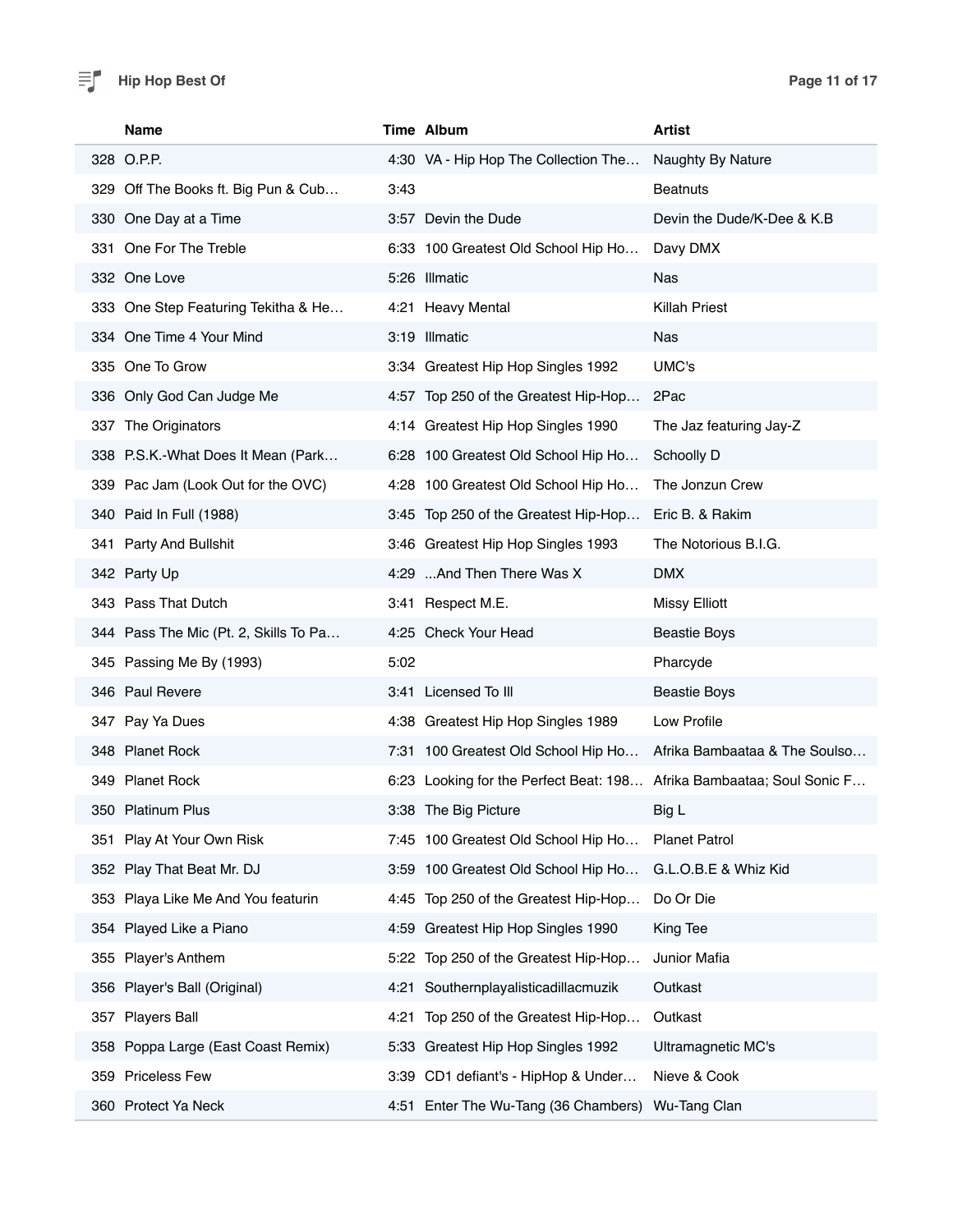#### $\equiv$  **Page 12 of 17 Page 12 of 17**

| Name                                 | Time Album                           |                                                   | <b>Artist</b>                    |
|--------------------------------------|--------------------------------------|---------------------------------------------------|----------------------------------|
| 361 Punk Rock Rap                    | 10:43 100 Greatest Old School Hip Ho |                                                   | <b>Cold Crush Brothers</b>       |
| 362 Punks Jump Up To Get Beat Down   | 4:31 Greatest Hip Hop Singles 1992   |                                                   | <b>Brand Nubian</b>              |
| 363 Push It                          |                                      | 3:30 VA - Hip Hop The Collection The              | Salt N Pepa                      |
| 364 Push Yer Hands Up [Bleecker St   | 3:33 The Best of Mantronix 1985-1999 |                                                   | Mantronix                        |
| 365 Put It On Me                     | 3:30 Album                           |                                                   | Ja Rule                          |
| 366 Quality Control                  | 4:49 Quality Control                 |                                                   | Jurassic 5                       |
| 367 Quiet Storm                      |                                      | 4:36 Top 250 of the Greatest Hip-Hop              | Mobb Deep                        |
| 368 R.I.P To The Radio (Ft. Prime)   |                                      | 3:22 CD1 defiant's - HipHop & Under               | Ariano                           |
| 369 Rap-O, Clap-O                    |                                      | 5:47 100 Greatest Old School Hip Ho               | Joe Bataan                       |
| 370 Rapper's Delight                 | 14:35 100 Greatest Old School Hip Ho |                                                   | The Sugar Hill Gang              |
| 371 Rapper's Delight                 | 0:28 Sugarhill Gang                  |                                                   | The Sugarhill Gang               |
| 372 Rappin And Rocking The House     | 16:02 100 Greatest Old School Hip Ho |                                                   | Funky Four Plus One More         |
| 373 Rapture                          |                                      | 5:36 100 Greatest Old School Hip Ho               | <b>Blondie</b>                   |
| 374 Ratha Be Ya Nigga                | 4:14 All Eyez On Me                  |                                                   | 2Pac                             |
| 375 Raw                              | 4:09 Long Live The Kane              |                                                   | Big Daddy Kane                   |
| 376 Ready Or Not (1996)              |                                      | 3:48 Top 250 of the Greatest Hip-Hop              | The Fugees                       |
| 377 Real Hip Hop (Pete Rock Remix)   | 4:01 Hold It Down                    |                                                   | Das EFX                          |
| 378 The Real Roxanne                 |                                      | 4:28 100 Greatest Old School Hip Ho               | Roxanne                          |
| 379 The Real Slim Shady              | 4:45 Curtain Call: The Hits          |                                                   | Eminem                           |
| 380 Rebel Without A Pause            |                                      | 4:19 Power To The People And The B                | <b>Public Enemy</b>              |
| 381 Rebirth of Slick (Cool Like Dat) |                                      | 4:21 Top 250 of the Greatest Hip-Hop              | Digable Planets                  |
| 382 Regulate                         |                                      | 4:09 Top 250 of the Greatest Hip-Hop              | Warren G                         |
| 383 Remind My Soul                   | 4:01 Balance                         |                                                   | Akrobatik                        |
| 384 Renee                            |                                      | 5:00 Don't Be a Menace to South Cen The Lost Boyz |                                  |
| 385 Represent                        | 4:13 Illmatic                        |                                                   | Nas                              |
| 386 Request Line                     |                                      | 6:52 100 Greatest Old School Hip Ho               | <b>Rock Master Scott</b>         |
| 387 Respiration                      |                                      | 6:07 Top 250 of the Greatest Hip-Hop              | Blackstar                        |
| Rhapazooty In Blue<br>388            |                                      | 5:43 100 Greatest Old School Hip Ho               | Sicle Cell & Rhapazooty          |
| 389 Rhymin and Rappin                |                                      | 5:29 100 Greatest Old School Hip Ho               | Paulette Winley and Tanya Winley |
| 390 The Rhythm                       | 3:51 Greatest Hip Hop Singles 1989   |                                                   | Kwame The Boy Genius featurin    |
| <b>Rhythm Talk</b><br>391            |                                      | 7:08 100 Greatest Old School Hip Ho               | Jocko                            |
| 392 Ride With Me                     | 4:52                                 | Top 250 of the Greatest Hip-Hop                   | <b>Nelly</b>                     |
| 393 Ridin' Dirty                     |                                      | 4:08 Top 250 of the Greatest Hip-Hop              | Chamillionaire                   |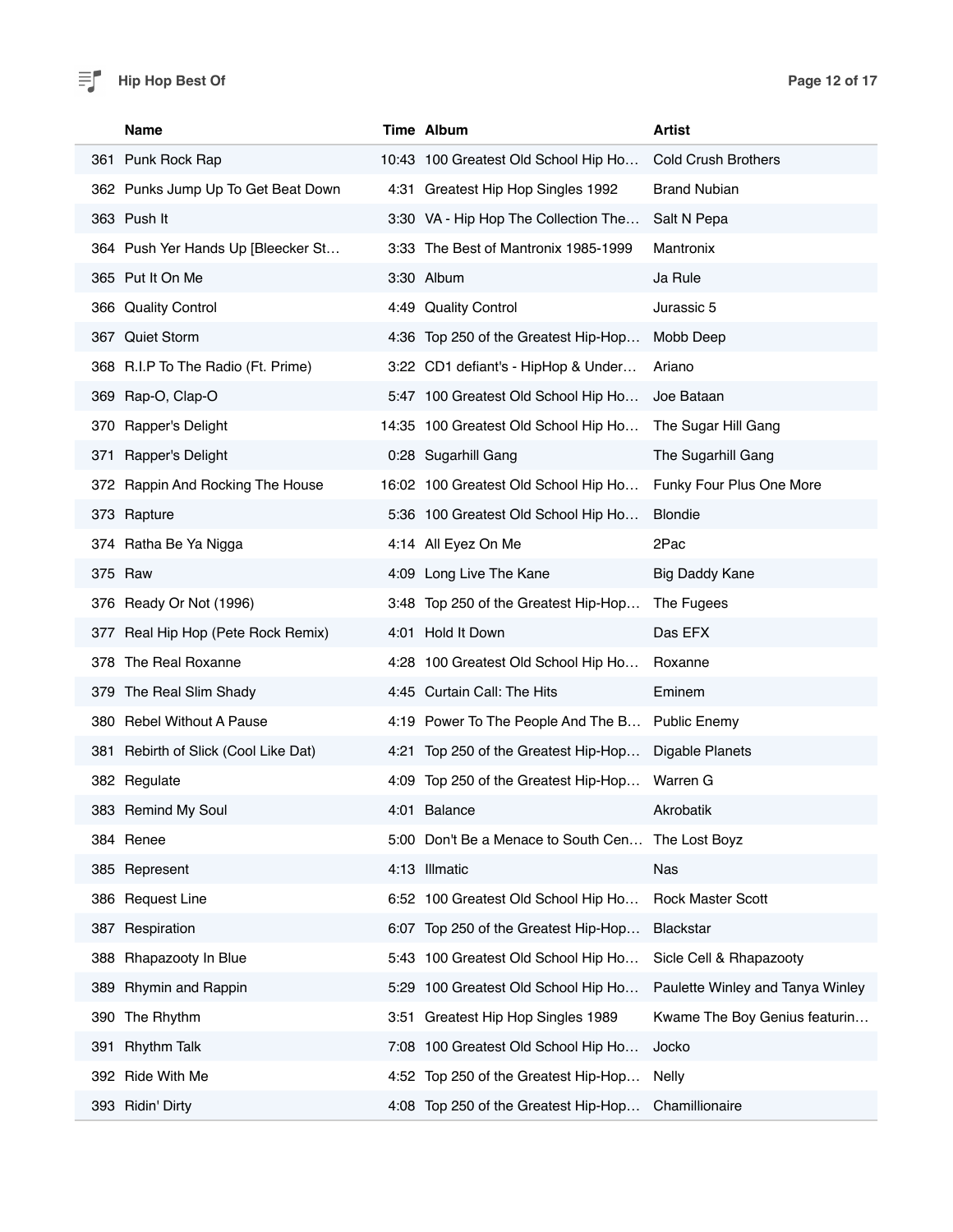#### $\equiv$  **P Page 13 of 17 Page 13 of 17**

| <b>Name</b>                        |      | Time Album                           | <b>Artist</b>                    |
|------------------------------------|------|--------------------------------------|----------------------------------|
| 394 Right Now                      |      | 5:34 Top 250 of the Greatest Hip-Hop | Devin the Dude                   |
| 395 Rock Box                       |      | 5:29 100 Greatest Old School Hip Ho  | <b>Run DMC</b>                   |
| 396 Rock On                        |      | 3:55 Brotha's Doobie                 | Funkdoobiest                     |
| 397 Rock The Bells                 |      | 4:00 Def Jam 10th Year Anniversary ( | LL Cool J                        |
| 398 Rockbox                        |      | 5:31 MISC. HIP HOP                   | Run DMC                          |
| 399 Rockin' It                     |      | 6:39 100 Greatest Old School Hip Ho  | The Fearless Four                |
| 400 Rockit                         | 5:28 |                                      | Herbie Hancock                   |
| 401 Rockit                         |      | 5:22 100 Greatest Old School Hip Ho  | Herbie Hancock and Grandmast     |
| 402 The Roof Is On Fire            |      | 5:31 100 Greatest Old School Hip Ho  | Rock Master Scott & The Dynam    |
| 403 Root Down                      |      | 3:32 III Communication               | <b>Beastie Boys</b>              |
| 404 The Roots: Section             |      | 3:41 Disk 1                          | Hip Hop Soul Party 3             |
| 405 Rosa Parks                     |      | 5:24 Aquemini                        | Outkast                          |
| 406 Roxanne Roxanne                |      | 5:11 100 Greatest Old School Hip Ho  | U.T.F.O.                         |
| 407 Roxanne's Revenge              |      | 4:59 100 Greatest Old School Hip Ho  | Roxanne Shante                   |
| 408 Ruff Ryder's Anthem            |      | 3:34 Top 250 of the Greatest Hip-Hop | <b>DMX</b>                       |
| 409 Run's House                    |      | 3:44 Greatest Hip Hop Singles 1988   | Run-D.M.C.                       |
| 410 Runnin'                        |      | 4:56 Top 250 of the Greatest Hip-Hop | Pharcyde                         |
| 411 Saturnz Barz (feat. Popcaan)   |      | 2:57 Humanz (Deluxe)                 | Gorillaz                         |
| 412 Saviorself (Ft. Killah Priest) |      | 4:28 CD1 defiant's - HipHop & Under  | Jedi Mind Tricks                 |
| 413 Scenario                       |      | 4:10 Top 250 of the Greatest Hip-Hop | A Tribe Called Quest             |
| 414 Scenario                       |      | 4:10 Greatest Hip Hop Singles 1992   | A Tribe Called Quest featuring L |
| 415 The Science                    |      | 4:55 Murs For President              | <b>Murs</b>                      |
| 416 Scorpio                        |      | 4:53 100 Greatest Old School Hip Ho  | Grandmaster Flash & The Furiou.  |
| 417 Scream [Primal Scream]         |      | 6:32 The Best of Mantronix 1985-1999 | Mantronix                        |
| 418 The Seed (2.0)                 |      | 4:28 Phrenology                      | The Roots                        |
| 419 Self Destruction               |      | 5:55 Greatest Hip Hop Singles 1989   | Stop The Violence Movement       |
| 420 Set It Off                     |      | 4:09 Long Live The Kane              | <b>Big Daddy Kane</b>            |
| 421 Shadowboxin'                   |      | 3:30 Top 250 of the Greatest Hip-Hop | <b>GZA Genius</b>                |
| 422 Shake That (feat. Nate Dogg)   |      | 4:34 Curtain Call: The Hits          | Eminem                           |
| 423 Shake Your Rump                |      | 3:19 Greatest Hip Hop Singles 1989   | <b>Beastie Boys</b>              |
| 424 Shimmy Shimmy Ya               |      | 2:43 Top 250 of the Greatest Hip-Hop | Ol Dirty Bastard                 |
| 425 Shoop (1994)                   | 4:09 |                                      | Salt N Pepa                      |
| 426 Shorty Wanna Be A Thug         |      | 3:52 All Eyez On Me                  | 2Pac                             |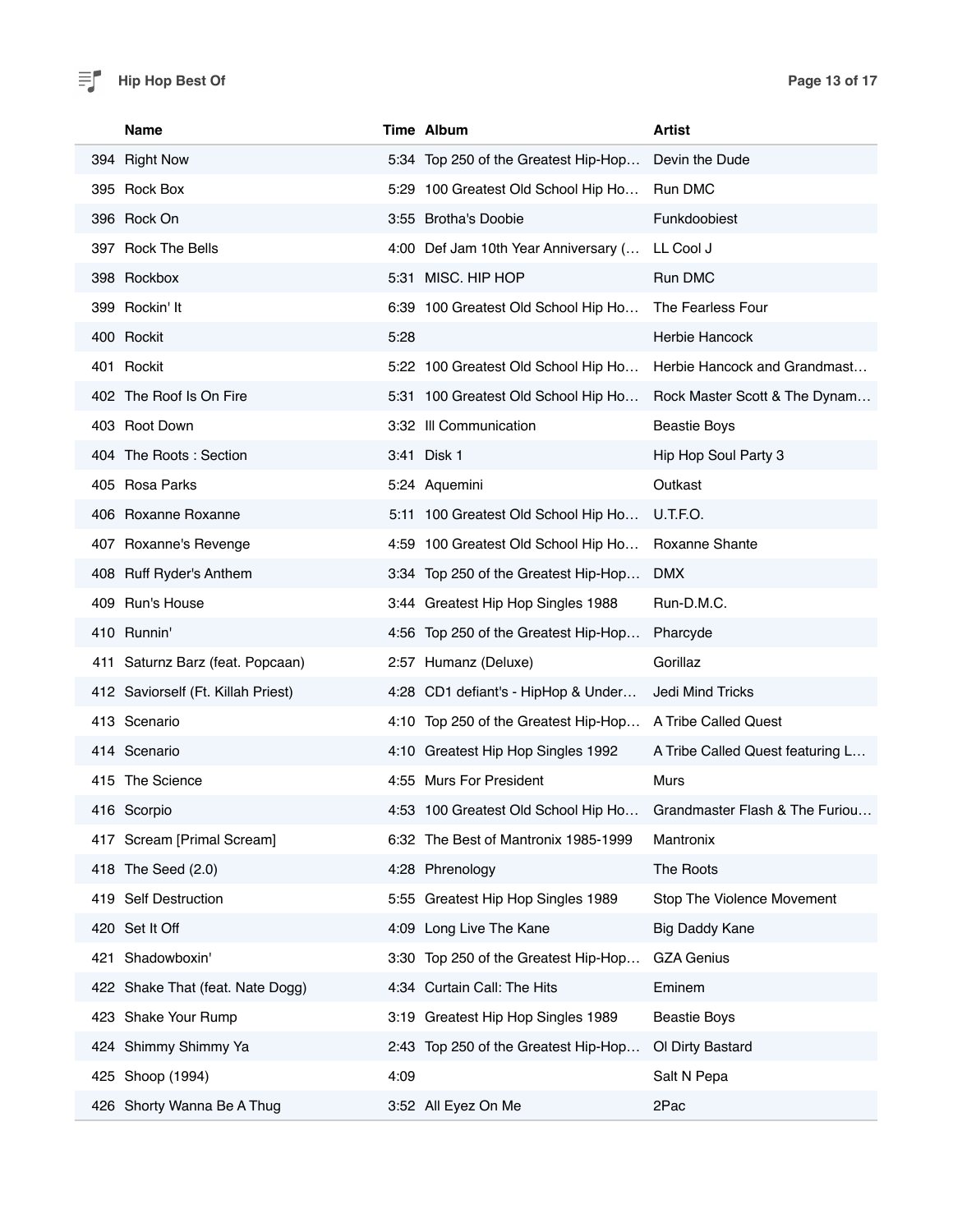| Name                                   |      | Time Album                                      | <b>Artist</b>                     |
|----------------------------------------|------|-------------------------------------------------|-----------------------------------|
| 427 The Show                           |      | 7:00 100 Greatest Old School Hip Ho             | Doug E. Fresh & The Get Fresh     |
| 428 The Show Stoppa (Is Stupid Fresh)  |      | 4:56 100 Greatest Old School Hip Ho             | Super Nature (Salt N Pepa)        |
| 429 Shut Em' Down (Pete Rock Remix)    |      | 4:40 Greatest Hip Hop Singles 1991              | <b>Public Enemy</b>               |
| 430 Simon Says                         |      | 2:53 Internal Affairs                           | <b>Pharoahe Monch</b>             |
| 431 Simple Simon (You Gotta Regard)    |      | 4:03 The Best of Mantronix 1985-1999            | <b>Mantronix</b>                  |
| 432 Sing For The Moment                |      | 5:40 Curtain Call: The Hits                     | Eminem                            |
| 433 Slam                               |      | 3:38 BACDAFUCUP                                 | <b>ONYX</b>                       |
| 434 Slap! Slap! Slap! (feat. Da Brat a |      | 4:05 Miss E So Addictive                        | <b>Missy Elliott</b>              |
| 435 Smooth Operator                    |      | 4:44 Greatest Hip Hop Singles 1989              | Big Daddy Kane                    |
| 436 The Smurf                          |      | 6:05 100 Greatest Old School Hip Ho             | Tyrone Brunson                    |
| 437 So Fresh, So Clean                 |      | 4:00 Stankonia                                  | Outkast                           |
| 438 So Wat Cha Sayin'                  |      | 4:57 Greatest Hip Hop Singles 1989              | <b>EPMD</b>                       |
| 439 So What'cha Want                   |      | 3:37 Greatest Hip Hop Singles 1992              | <b>Beastie Boys</b>               |
| 440 Sound of da Police                 |      | 4:18 A Retrospective                            | <b>KRS-One</b>                    |
| 441 South Bronx                        |      | 5:08 A Retrospective                            | <b>KRS-One</b>                    |
| 442 Southernplayalisticadillacmuzi     |      | 5:18 Southernplayalisticadillacmuzi             | Outkast                           |
| 443 Spiderap                           |      | 5:32 100 Greatest Old School Hip Ho             | Ron Hunt                          |
| 444 Spoonin' Rap                       |      | 7:03 100 Greatest Old School Hip Ho             | Spoonie Gee                       |
| 445 Stakes is High                     |      | 5:32 Stakes is High                             | De La Soul                        |
| 446 Stand Up (Main)                    |      | 3:35 Chicken & Beer                             | Ludacris                          |
| 447 Step In The Arena                  |      | 3:34 Full Clip: A Decade Of Gang Sta Gang Starr |                                   |
| 448 Step into a World (Rapture's Deli  |      | 4:50 A Retrospective                            | <b>KRS-One</b>                    |
| 449 Steppin' To The A.M.               |      | 4:50 Greatest Hip Hop Singles 1989              | 3rd Bass                          |
| 450 Still D.R.E.                       |      | 4:33 Top 250 of the Greatest Hip-Hop            | Dr. Dre                           |
| 451 Still Not A Player                 |      | 3:58 Top 250 of the Greatest Hip-Hop            | Big Pun                           |
| 452 Straight Outta Compton             |      | 4:19 Greatest Hip Hop Singles 1989              | N.W.A.                            |
| 453 Straight Outta Compton             |      | 4:28 Top 250 of the Greatest Hip-Hop            | <b>NWA</b>                        |
| 454 Straighten It Out                  |      | 4:14 Greatest Hip Hop Singles 1992              | Pete Rock & CL Smooth             |
| 455 Street Dreams                      |      | 4:40 It Was Written                             | Nas                               |
| 456 Streets of New York                |      | 4:20 Greatest Hits                              | Kool G. Rap                       |
| 457 Strictly Business (1988)           |      | 4:45 Top 250 of the Greatest Hip-Hop            | <b>EPMD</b>                       |
| 458 Summertime                         | 4:31 | HomeBase                                        | D.J. Jazzy Jeff and the Fresh Pri |
| 459 Superrappin'                       |      | 6:50 100 Greatest Old School Hip Ho             | Grandmaster Flash & The Furiou    |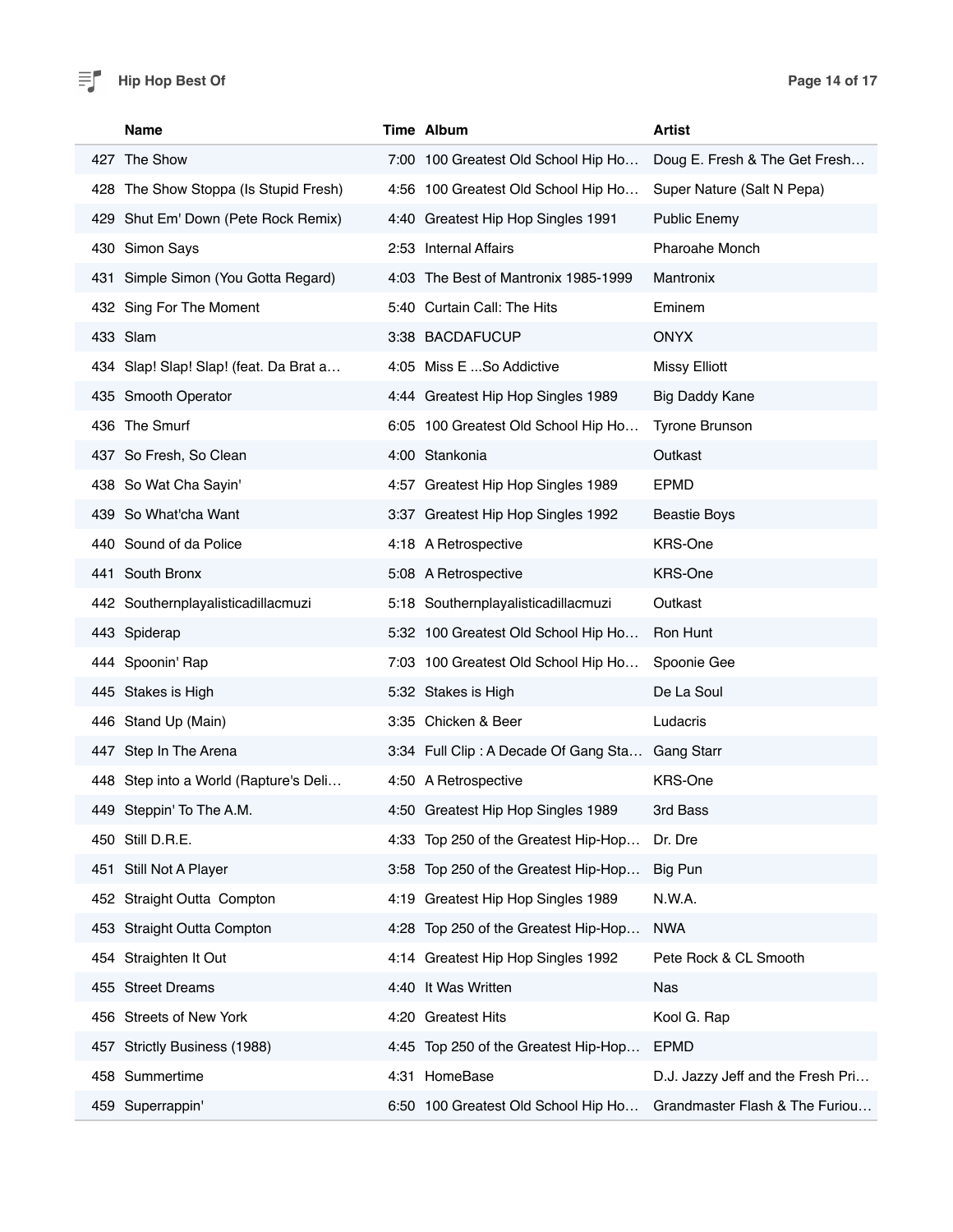#### $\equiv$  **Page 15 of 17 Page 15 of 17**

| Name                                   | Time Album                             | <b>Artist</b>              |
|----------------------------------------|----------------------------------------|----------------------------|
| 460 Sure Shot                          | 3:20 III Communication                 | <b>Beastie Boys</b>        |
| 461 Swerve The reeping of all that i   | 5:10 Black Up                          | <b>Shabazz Palaces</b>     |
| 462 Swimming Pools (Drank) (Exten      | 5:14 Good Kid M.A.A.D City-(Deluxe     | <b>Kendrick Lamar</b>      |
| 463 The Symphony (Feat. Master Ac      | 6:08 In Control Vol. 1                 | <b>Marley Marl</b>         |
| 464 Take A Walk                        | 5:07 Disposable Arts                   | Masta Ace                  |
| 465 Take My RapPlease                  | 5:02 100 Greatest Old School Hip Ho    | Steve Gordon & The Koshers |
| 466 Take Your Time [Beat Me Down       | 7:12 The Best of Mantronix 1985-1999   | Mantronix                  |
| 467 Takeover                           | 5:15 The Blueprint                     | Jay-Z                      |
| 468 Talkin' All That Jazz (Album Versi | 4:48 In Full Gear                      | Stetsasonic                |
| 469 Tear Da Roof Off                   | 3:37 Extinction Level Event - The Fina | <b>Busta Rhymes</b>        |
| 470 Testify                            | 2:37 Be (Deluxe Edition)               | Common                     |
| 471 Tha Crossroads                     | 3:42 Greatest Hits [CD1]               | Bone Thugs 'N' Harmony     |
| 472 Tha Mobb                           | 5:21 The Carter II                     | Lil' Wayne                 |
| 473 Tha Realness                       | 4:32 Livin' Proof                      | Group Home                 |
| 474 That's The Joint                   | 4:07 100 Greatest Old School Hip Ho    | Funky Four Plus One        |
| 475 Them That's Not                    | 5:13 The Best Part                     | J-Live                     |
| 476 They Reminisce Over You (T.R       | 4:46 Greatest Hip Hop Singles 1992     | Pete Rock & CI Smooth      |
| 477 They Want EFX                      | 3:41 Greatest Hip Hop Singles 1992     | Das EFX                    |
| 478 Thieves In The Night               | 5:14 Top 250 of the Greatest Hip-Hop   | <b>Blackstar</b>           |
| 479 Think                              | 3:33 Greatest Hip Hop Singles 1989     | <b>Main Source</b>         |
| 480 Thinking Of A Master Plan          | 3:04 Greatest Hip Hop Singles 1989     | YZ & G-Roc                 |
| 481 This DJ (1994)                     | 3:23 Top 250 of the Greatest Hip-Hop   | Warren G                   |
| 482 Through The Wire                   | 3:39 College Dropout                   | Kanye West                 |
| 483 Throw Your Set In The Air          | 4:09 III - Temples Of Boom             | <b>Cypress Hill</b>        |
| 484 Thug Love (Feat. 2Pac)             | 5:08 Greatest Hits (CD1)               | Bone Thugs N' Harmony      |
| 485 Thuggish Ruggish Bone              | 4:42 Top 250 of the Greatest Hip-Hop   | Bone Thugs-N-Harmony       |
| 486 Thugz Mansion (Acoustic)           | 4:13 Better Dayz                       | 2Pac                       |
| 487 To The Beat Y'all                  | 5:29 100 Greatest Old School Hip Ho    | Lady B                     |
| 488 To the Max                         | 3:49 Greatest Hip Hop Singles 1989     | Stezo                      |
| 489 Today Was A Good Day               | 4:22 Top 250 of the Greatest Hip-Hop   | Ice Cube                   |
| 490 Top Billin' (2)                    | 3:27                                   | Audio 2                    |
| Toss it Up<br>491                      | 5:06 The Don Killuminati: The 7 Day    | 2Pac                       |
| 492 Treat 'Em Right                    | 4:43 The One                           | Chubb Rock                 |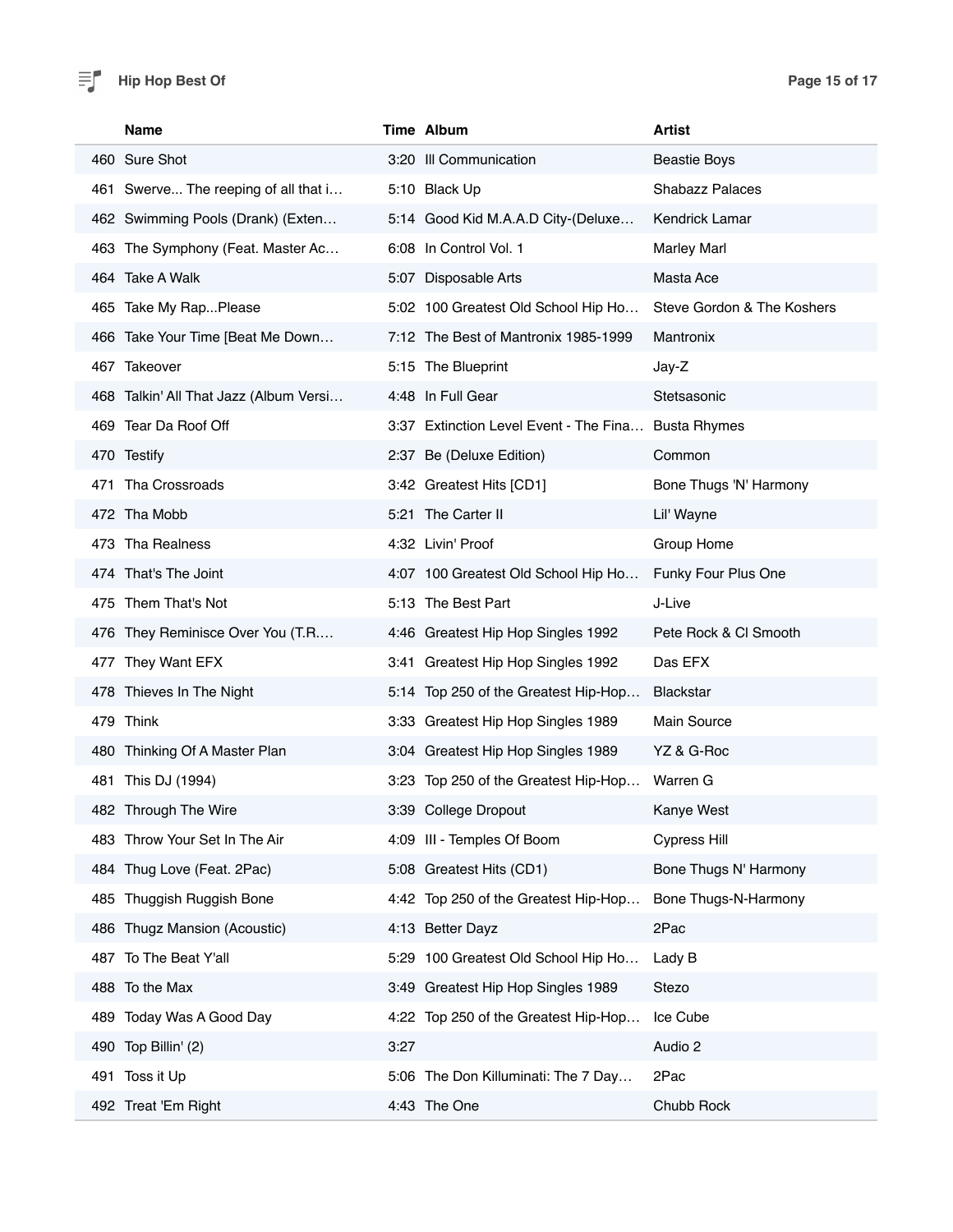#### $\equiv$  **Page 16 of 17 Page 16 of 17**

| <b>Name</b>                            | Time Album                           | Artist                         |
|----------------------------------------|--------------------------------------|--------------------------------|
| 493 Turn It Up, Fire It Up (Remix)     | 3:41 When Disaster Strikes           | <b>Busta Rhymes</b>            |
| 494 Twinz (Deep Cover) (1998)          | 3:48 Capital Punishment              | Big Pun feat Fat Joe           |
| 495 Two Dope Boyz (In A Cadillac)      | 2:42 ATLiens                         | Outkast                        |
| 496 Umi Says                           | 5:11 Black On Both Sides             | Mos Def                        |
| 497 Unity                              | 3:41 100 Greatest Old School Hip Ho  | Afrika Bambaataa, James Brown  |
| 498 UNITY                              | 4:12                                 | Queen Latifah                  |
| 499 Uptown Anthem                      | 3:04 Greatest Hip Hop Singles 1992   | Naughty By Nature              |
| 500 Vapors                             | 4:37 Greatest Hip Hop Singles 1988   | <b>Biz Markie</b>              |
| 501 Vaudeville Villain (Produced b     | 2:32 Is Viktor Vaughn Vaudeville Vi  | MF Doom                        |
| 502 Vicious Rap                        | 7:14 100 Greatest Old School Hip Ho  | <b>Tanya Winley</b>            |
| 503 Walk In                            | 3:05 The Carter                      | Lil' Wayne                     |
| 504 Walk This Way ft. Aerosmith (1986) | 5:10                                 | Run DMC                        |
| 505 Walking On Sunshine                | 4:51 100 Greatest Old School Hip Ho  | Rocker's Revenge               |
| 506 Warm It up Kane                    | 4:14 25th Hour Soundtrack            | Big Daddy Kane                 |
| 507 Watch Out Now                      | 2:55 A Musical Massacre              | The Beatnuts                   |
| 508 The Way I Am                       | 4:51 Curtain Call: The Hits          | Eminem                         |
| 509 We Can Get Down                    | 4:19 Midnight Marauders              | A Tribe Called Quest           |
| 510 We Luv Deez Hoez                   | 4:11 Stankonia                       | Outkast                        |
| 511 We Rap More Mellow                 | 9:25 100 Greatest Old School Hip Ho  | Younger Generation             |
| 512 We Run This                        | 3:25 Respect M.E.                    | <b>Missy Elliott</b>           |
| 513 Welcome to Atlanta                 | 3:21                                 | jermaine Dupri ft. Ludacris    |
| 514 Welcome To The Ghetto              | 4:07 Best Of Spice 1                 | Spice 1                        |
| 515 Welcome To The Terrordome          | 5:26 Top 250 of the Greatest Hip-Hop | <b>Public Enemy</b>            |
| 516 What's My Name                     | 4:07 Top 250 of the Greatest Hip-Hop | Snoop Dogg                     |
| 517 Whats Golden                       | 3:08 Power In Numbers                | Jurassic 5                     |
| 518 When I Hear Music (It Makes Me     | 7:11 100 Greatest Old School Hip Ho  | Debbie Deb                     |
| 519 Where I'm From                     | 4:27 In My Lifetime, Vol.1           | Jay-Z                          |
| 520 White Lines (Don't Do It)          | 7:25 100 Greatest Old School Hip Ho  | Grandmaster Flash & Melle Mel  |
| 521 Who Got Da Props                   | 4:28 Greatest Hip Hop Singles 1992   | <b>Black Moon</b>              |
| 522 Who Got Da Props?                  | 4:30 Top 250 of the Greatest Hip-Hop | <b>Black Moon</b>              |
| 523 Who Is It? [Club Mix]              | 6:59 The Best of Mantronix 1985-1999 | Mantronix                      |
| 524 Why Is That                        | 3:58 Greatest Hip Hop Singles 1989   | <b>Boogie Down Productions</b> |
| 525 Why You Wanna                      | 3:37 THE KING                        | T.I.                           |